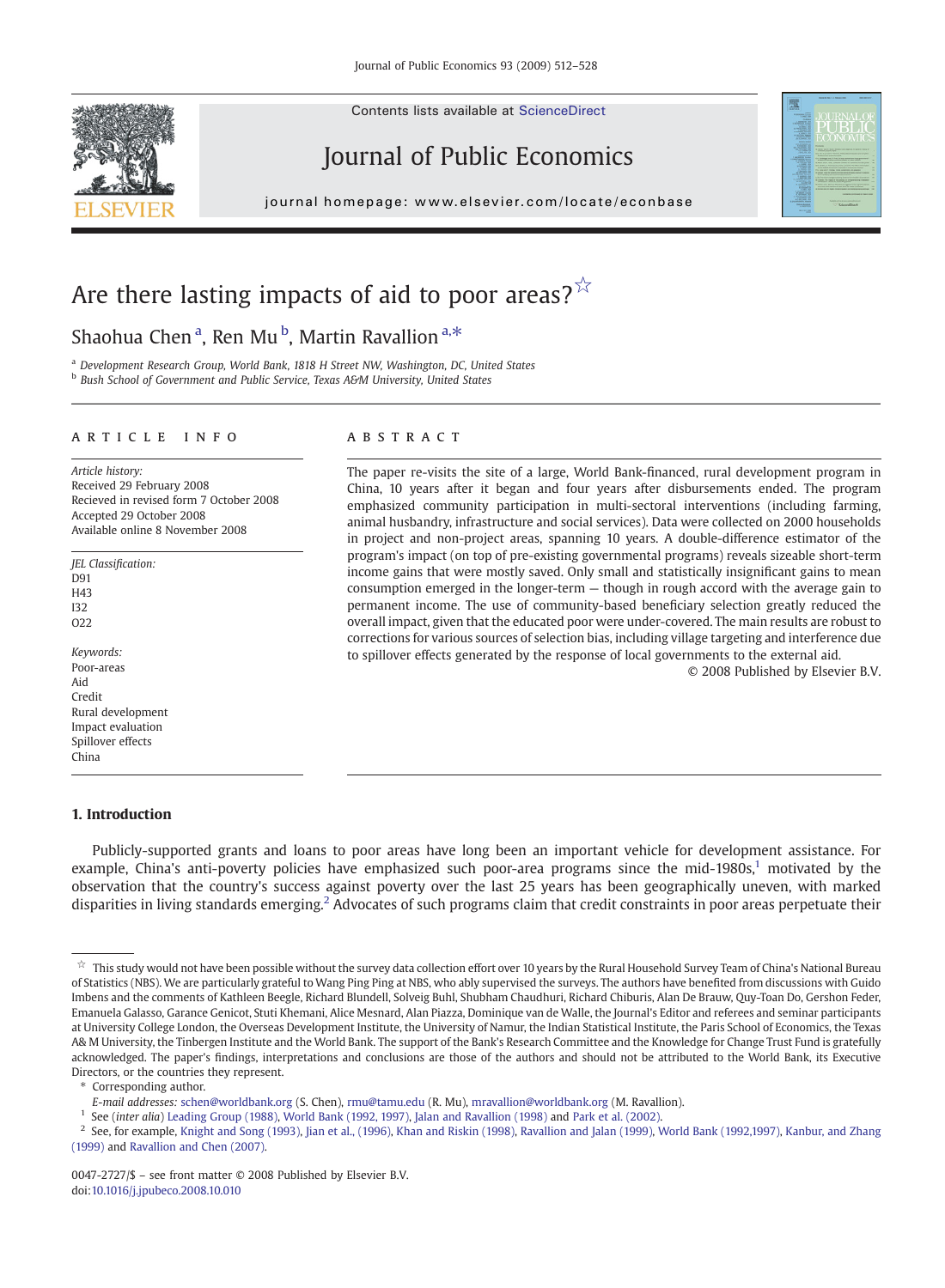poverty and that targeted aid can relieve those constraints. By this view, capital-market failures in poor areas entail that the investments made under such a program would be infeasible otherwise, implying both efficiency and equity gains.

It remains an open question how much impact can be expected. While not perfect, capital markets may still work well enough to assure that marginal products of capital come into rough parity between poor and non-poor areas in steady state, with lower equilibrium capital stocks (and hence lower mean income) in poor areas. Then the problem of lagging poor areas is not so much lack of capital as low productivity of capital, such as due to poor natural conditions, lack of complementary knowledge or skills, or poor policies.

Even with credit constraints, some people are clearly more constrained than others. Heterogeneity in the impacts of such programs can also arise from inequalities in the complementary skills or knowledge needed to derive benefits from the extra investment. Beneficiary selection may then be crucial to the outcomes. However, it is not obvious that the selection procedures found in practice would "pick the winners." Beneficiary selection for local development programs has come to rely heavily on local community groups, whose objectives may well put higher weight on equity or local political economy factors than efficiency. This practice may well achieve greater equality in access to the aid within villages, but possibly at the expense of assuring that the aid goes to those who would benefit the most.

This paper provides the first rigorous assessment of the longer-term impacts of a poor-area program. The program is the World Bank's Southwest China Poverty Reduction Project — the Southwest Program (SWP) for short. This comprised a package of multisectoral interventions targeted to poor villages using community-based participant and activity selection. The aim was to achieve a large and sustainable reduction in poverty. The paper reports results from an intensive survey data collection effort over 10 years, initiated by two of the authors and done in close collaboration with the Rural Survey Organization of China's National Bureau of Statistics. The new data include a revisit to the sampled project and non-project villages four years after external aid disbursements ended. The paper thus provides a sequel to [Ravallion and Chen \(2005\),](#page-16-0) who studied the project's impacts within the disbursement period.

Assessing development aid effectiveness at the project level raises a number of challenges. A long-term commitment to collecting high-quality survey data is crucial, but it is not sufficient. Impact can only be meaningfully assessed relative to a counterfactual; our counterfactual is the absence of the SWP, which means that we assess the incremental impacts, on top of preexisting governmental spending. As in any observational study, there are concerns about selection bias, i.e., systematic differences in counterfactual outcomes between SWP participants and non-participants. Our data collection effort allows us to "difference out" the time-invariant component of the selection bias (arising from non-random placement). However, it is not obvious on a priori grounds that the bias would be constant over time, given that the initial village characteristics that attract the program (such as poor infrastructure) may also influence the growth rate under the counterfactual. We use both propensity-score weighted regression and kernel-matching methods to balance the observable covariates between sampled SWP and non-SWP villages.

A further problem is that aid-financed poor-area development projects are likely to violate the common assumption in impact evaluations (both experimental and non-experimental) of no interference with the comparison units.<sup>3</sup> A plausible source of interference in this setting is through local public-spending responses to the external aid, whereby the local government cuts its own development spending in the villages targeted for external aid, and the spending is diverted in part at least to the nonparticipants used to form the comparison group. We propose and implement a test for spillover effects and we construct a bound for the estimation bias.

The paper's principle finding is that there were sizeable income gains from the SWP during its disbursement period, but these gains did not survive four years later. The longer-term impact on mean income is neither large nor statistically significant. However, we do find significant gains for some sub-groups, notably those among the poor with better schooling. Our results point to substantial losses from the community-based beneficiary selection process.

The next section describes the SWP while Sections 3 and 4 describe our data and methods. Section 5 presents the main results while Section 6 draws some lessons for future evaluations.

#### 2. Background on the program

In 1986, the Government of China designated that about 15% of the country's 2200 counties were "poor counties," which would receive extra assistance, mainly in the form of credit for development projects. Past research has suggested that the designated poor counties are in fact poor (by a range of defensible criteria) and that they have seen higher growth rates than one would have otherwise expected [\(Jalan and Ravallion, 1998; Park et al., 2002\)](#page-16-0). The gains have not been sufficient to reverse the underlying tendency for growth divergence (whereby poorer counties tend to have lower growth rates) and there is evidence that the impacts on economic growth may have declined in the 1990s ([Park et al., 2002\)](#page-16-0). Within these designated poor counties, geographic pockets of extreme poverty have persisted to the present day, mainly in upland areas.

The SWP was introduced in 1995 with the aim of reversing the fortunes of selected poor villages in the designated poor counties of Guangxi, Guizhou and Yunnan. About one-quarter of the villages were selected for the SWP (1800 out of 7600 villages). The aim was to choose relatively poor villages within these counties, with selection based on objective criteria, although not formulaic. The selection was done by the county government's project office in consultation with provincial and central authorities and the World Bank.

<sup>&</sup>lt;sup>3</sup> This assumption is often implicit in impact evaluations but it was made explicit by [Rubin \(1980\),](#page-16-0) who dubbed it the stable unit treatment value assumption (SUTVA). SUTVA is known to be implausible in certain bio-medical evaluations.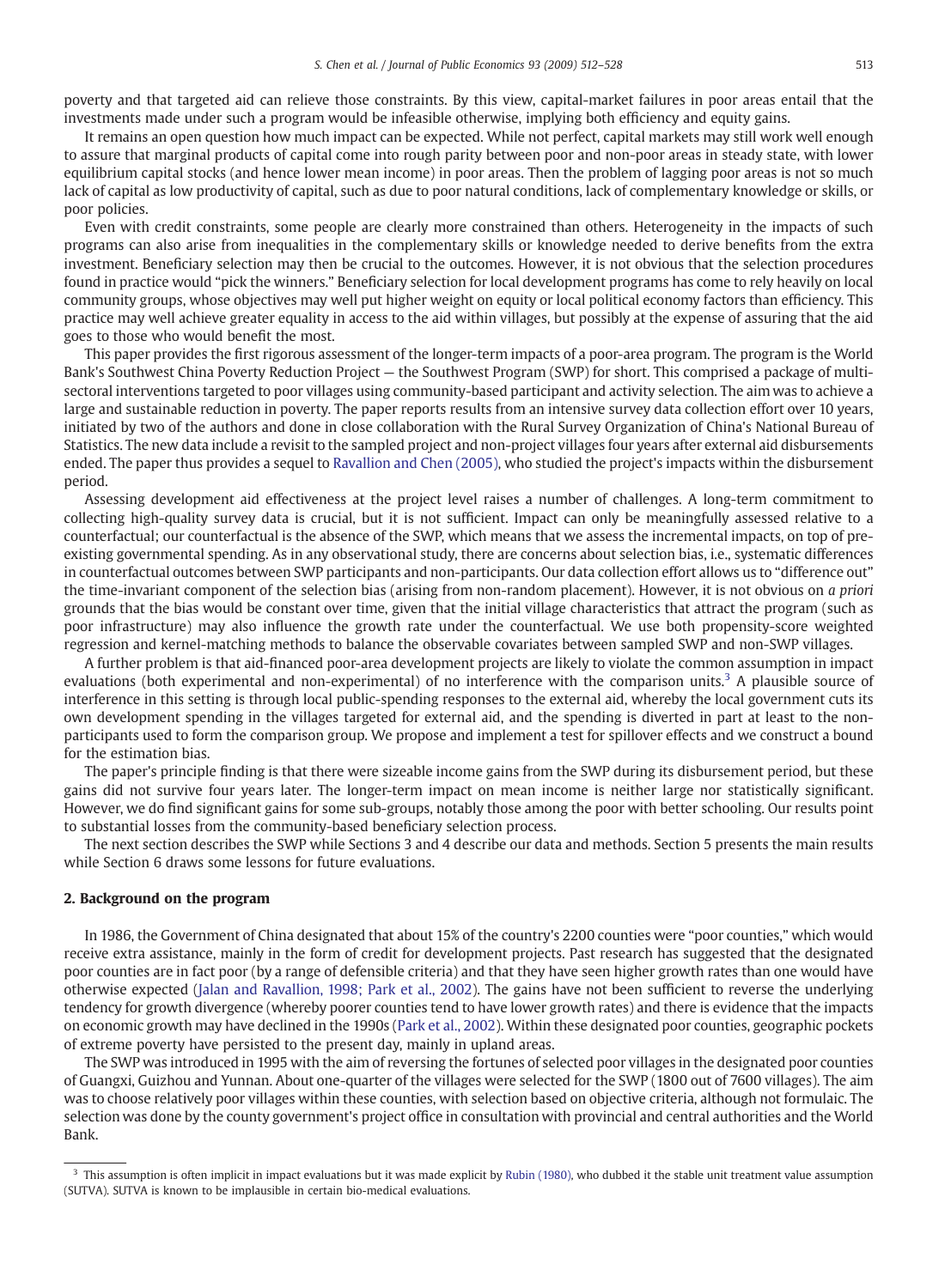The total outlay on the SWP was US\$464 million, which was financed by World Bank loans and counterpart funding from China's central and provincial governments. The total investment per capita under the SWP was roughly equal to mean annual income per capita of the project villages.

As in other World Bank projects, there were numerous appraisal and supervision missions by Bank staff and consultants, and these missions often probed quite deeply into the project's local operations, including visits to participating counties and villages. Two of the authors (Chen and Ravallion) participated in some of these missions and also revisited a number of the sampled villages over two weeks in May 2005 (including some that they had visited 10 years earlier) and had informal discussions about the SWP with numerous ex-participants.

Within the selected villages, virtually all households were expected to benefit from the infrastructure investments, such as improved rural roads, power lines and piped water supply. Widespread benefits were also expected from the improved social services, including upgrading village schools and health clinics, and training of teachers and village health-care workers. Those with school-aged children also received tuition subsidies as long as the children stayed in school (i.e., conditional cash transfers). Over half of the households in SWP villages also received individual loans (accounting for about 60% of disbursements). The interest rate was set at the same level as for loans from the government's poor-area programs and the Agricultural Development Bank of China, although this is a lower rate than for commercial sources of credit. The loans financed various activities including initiatives for raising farm yields, animal husbandry and tree planting. There was also a component for off-farm employment, including voluntary labor mobility to urban areas and support for village enterprises. The selection of project activities aimed to take account of local conditions and the expressed preferences of participants, although it is unclear how well this worked in practice; there have been reports that farmers' preferences were sometimes over-ruled by local cadres ([World Bank, 2003\)](#page-16-0).

Household selection into the SWP was a less transparent process than village selection, which could be based on data and field observations. The household selectionwas typically done by the pre-existing "farmers' committee" in each village and does not appear to have been subject to any form of rigorous monitoring. From our discussions in field work, it appears that credit-worthiness criteria and successful past experience with similar project activities played an important role. No doubt local level connections also played a role.

In common with other development projects, the SWP provided the capital and technical assistance, but it did not provide insurance, and many of the household production activities are likely to entail non-negligible risk; the income gains will depend on a number of contingencies, including the vagaries of the weather, uncertain demand for the new products and risks associated with out-migration.

The ex ante expectation was that the SWP would virtually eliminate poverty in the selected villages over the longer term. The World Bank's Implementation Completion Report  $(ICR)$  – the final document giving the ex post "self-assessment" of a lending operation by the relevant operational unit  $-$  claimed that the SWP had a substantial impact on poverty, citing survey data indicating that the poverty rate had been more than halved in the project areas over 1995–2001 ([World Bank, 2003](#page-16-0)).<sup>4</sup> However, the attribution of these gains to the SWP is questionable. The evaluative claims in the ICR are reflexive comparisons, which only reveal the true impact under the assumption that there would have been no progress against poverty in the absence of the project. That assumption must be deemed highly implausible in this setting.

[Ravallion and Chen \(2005\)](#page-16-0) studied the impacts of the SWP over the disbursement period, 1995–2000, using survey data for 2000 randomly sampled households in both SWP and observationally similar non-SWP villages that had first been surveyed in 1995 (at the beginning of the project) and then annually until project completion. On comparing income changes in SWP villages with those in the matched non-SWP villages, Ravallion and Chen found an average income gain over five years of around 10% of baseline mean income (representing an average rate of return of 9%). The gains are not as dramatic as suggested by the reflexive comparisons in the ICR, but they are still sizeable.

However, Ravallion and Chen found that a large share of the income gain was saved. On comparing the final year of disbursement with the first, Ravallion and Chen found only a modest impact on mean consumption or consumption poverty. The savings rate from the project's income gains was well above the pre-intervention savings rate.

Why was there such a high savings rate from the initial income gains? A number of explanations can be suggested, carrying rather different implications for the long-term impact of the SWP. Possibly households saved more to assure they could repay the loans. That depends on the extent to which repayment was enforced. While the World Bank's loan is made to the (central) Government of China, and repayment is virtually certain, that is not the case for the loans made at local level, where enforcement problems are common. Indeed, local repayment rates on loans for poverty reduction under the government's own program were less than 25% in the three provinces covered under SWP.<sup>5</sup> However, it may be that the necessity of the center repaying the World Bank "trickled down" in the form of greater local enforcement of SWP repayments than for the loans made under the government's own poor-area programs.

Another possibility is that the high initial savings rate reflected a perception on the part of participants that the longer-term income gains from SWP would be modest or uncertain at best — raising concerns about the sustainability of the program's impacts.<sup>6</sup> When interpreted in terms of the Permanent Income Hypothesis, the Ravallion–Chen findings imply that participants felt

<sup>&</sup>lt;sup>4</sup> This was confirmed by researchers at the Chinese Academy of Social Sciences, who also pointed to a substantial increase in primary school completion rates and a decline in the infant mortality rate which they attributed to the SWP [\(Wu et al., 2004](#page-16-0)).

<sup>&</sup>lt;sup>5</sup> The repayment rates on loans for poverty reduction in 1997 ranged from 8% in Yunnan to 23% in Guizhou. Repayment rates were somewhat higher for other types of loans but the overall average was still only 30% ([Government of China, 1998](#page-16-0)).<br>
<sup>6</sup> The ICR rated "custain-biling" was still only 30% (Government of China, 1998).

The ICR rated "sustainability" as "highly likely." The Bank's internal evaluation of SWP by its Operations Evaluation Department pointed to the need for further evidence on the longer-term sustainability and impact of SWP.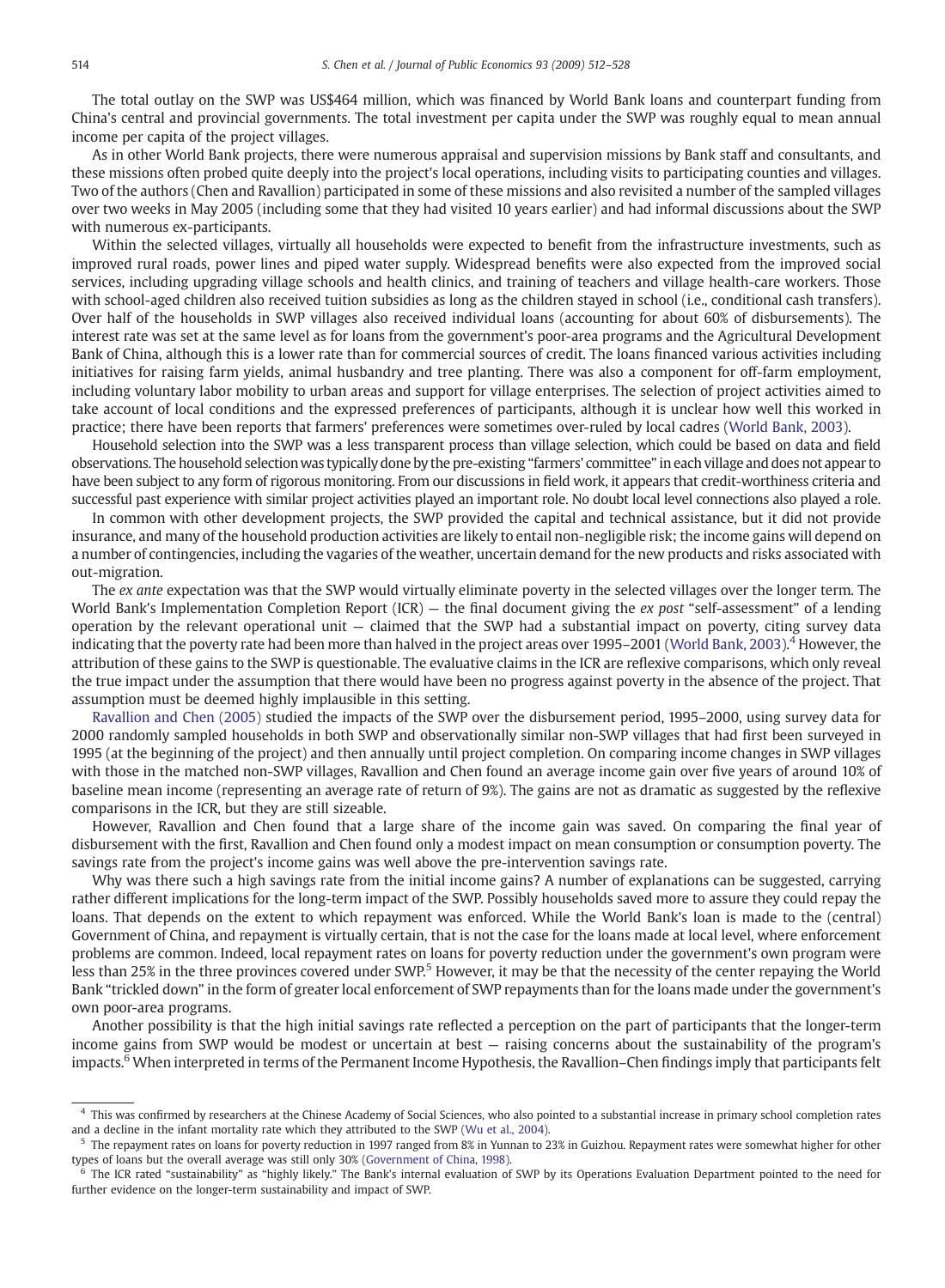that a large share of the income gain was transient, and (hence) it was saved. While this would happen even without uncertainty about the future income gains, such uncertainty is likely, and would probably lead to precautionary saving in response to the project.<sup>7</sup> In this regard, it is instructive that Ravallion and Chen found large year-to-year differences in impact, which were primarily due to variability in the annual returns to the program's investments rather than the level of investment. This variability in the returns suggests that participants would have had a hard time assessing the program's impact on permanent income.

The transient-income explanation suggests that the income impacts of SWP would diminish appreciably after disbursement. Precautionary saving would also start to fall as participants learn more about the impacts. Consumption gains should become evident in due course, consistent with the project's underlying impact on permanent income.

There is another explanation for the high savings rate from the short-term income gains. This postulates that the SWP systematically altered the returns-to-saving in the participating villages. By this view, the project provided local public goods that increased the marginal product of private capital (at any given capital stock), and so stimulated higher savings to support the desired private investment, which would vield longer-term income gains beyond the life of the project.<sup>8</sup> This assumes that there are capital-market imperfections, whereby the level of investment depends on own-savings and capital is not sufficiently mobile to equalize its marginal product across locations. With the poor facing severe constraints on access to credit and yet having higher marginal products of capital in their own (farm and non-farm) enterprises (given low capital stocks and concave production functions) one might expect to see a sizeable (and pro-poor) investment response. Clearly, this explanation offers a more positive view of the prospects of a sustained impact on poverty from the SWP, in that it suggests that income gains will persist well beyond the disbursement period (as the returns to investment start to be realized). Sustainable consumption gains would then emerge.

By re-surveying in 2004/05 the same villages studied by [Ravallion and Chen \(2005\)](#page-16-0) we aim to throw light on which of these explanations is most plausible.

#### 3. Data

The original plan for the evaluation of SWP was to do a baseline survey in 1995 and to only do follow-up surveys during the Bank's disbursement period, up to 2000. However, we decided to re-survey the original sample in 2004/05, to try to resolve the issues about longer-term impact raised by [Ravallion and Chen \(2005\)](#page-16-0) and discussed in the previous section.

All surveys were implemented by the Rural Household Survey (RHS) team of the government's National Bureau of Statistics (NBS). The surveys covered 2000 randomly-sampled households in 200 villages, with roughly half not participating in the SWP. All villages were in counties covered under the government's poor-area program, to assure that we can identify the impact of the SWP, on top of the government's program. There are 112 SWP villages and 86 non-SWP villages. The SWP villages were a random sample from all project villages, while the non-SWP villages were a random sample from all other villages in the designated poor counties. Ten randomly sampled households were interviewed in each village.

The 1996–2000 and 2004/05 surveys included community, household and individual questionnaires. The community module collected data on natural conditions, infrastructure and services. The household module collected data on incomes, consumptions and assets. The individual questionnaires covered gender, age, education and occupation. Data were collected from 1997 to 2001 on development project activities (both SWP and under other programs). There are 34 project activities identified in these data, in seven categories (farming, animal husbandry, forestry, infrastructure, education, health and labor migration).<sup>9</sup>

Relative to other household surveys, unusual effort went into obtaining accurate estimates of consumption and income from the 1996–2000 and 2004/05 surveys. The household surveys from 1996 onwards were closely modeled on NBS's Rural Household Survey (RHS) (which is described in detail in [Chen and Ravallion, 1996\)](#page-16-0). For the 2004/05 follow-up survey we used exactly the same survey instrument as for the 1996–2000 surveys. We follow [Ravallion and Chen \(2005\)](#page-16-0) in using 1996 as the baseline. There are serious comparability problems between the 1995 survey and later surveys. As a baseline, the 1996 data are not free of contamination; 17% of the program's total disbursement on household projects had been made by the end of 1996. We check robustness to using 1995 as the baseline.

Over 1996–2005, the attrition rate was 12% (6% over 2000–05). Using a probit model for attrition over 1996–2005 we found a number of significant predictors, including age of head, share of children, landholding and some geographic variables.<sup>10</sup> (Being an SWP village was not a significant predictor of attrition.) NBS survey teams were instructed to find replacement households as similar as possible to those that dropped out. We also tested how well this replacement worked, using a regression for the probability of being a replacement household estimated on the pooled sample of replacement and "drop-out" households (as discussed further in [Chen et al., 2007](#page-16-0)). Among the same set of covariates for attrition, no regressor was a significant predictor for replacement and the regression has very low overall explanatory power. It appears that the sample with replacements can be considered representative of the population. We checked the robustness of our results to other potential data problems, including potential data coding errors, as discussed in the working paper version ([Chen et al., 2007\)](#page-16-0).

 $^7$  There is evidence of precautionary savings in response to uninsured risk in the same region of rural China; see [Jalan and Ravallion \(2001\).](#page-16-0)

<sup>&</sup>lt;sup>8</sup> [Jalan and Ravallion \(2002\)](#page-16-0) provide a micro model of growth with imperfect capital markets that is consistent with this property, and find supportive evidence in the same region of rural China.

 $9$  A project activity survey in 1998 also gathered information about the scale and the starting year of each SWP sub-project at village and household level, as well as data on other funding these villages and households received from the government and other sources.

<sup>&</sup>lt;sup>10</sup> A statistical addendum is available from the authors giving full details.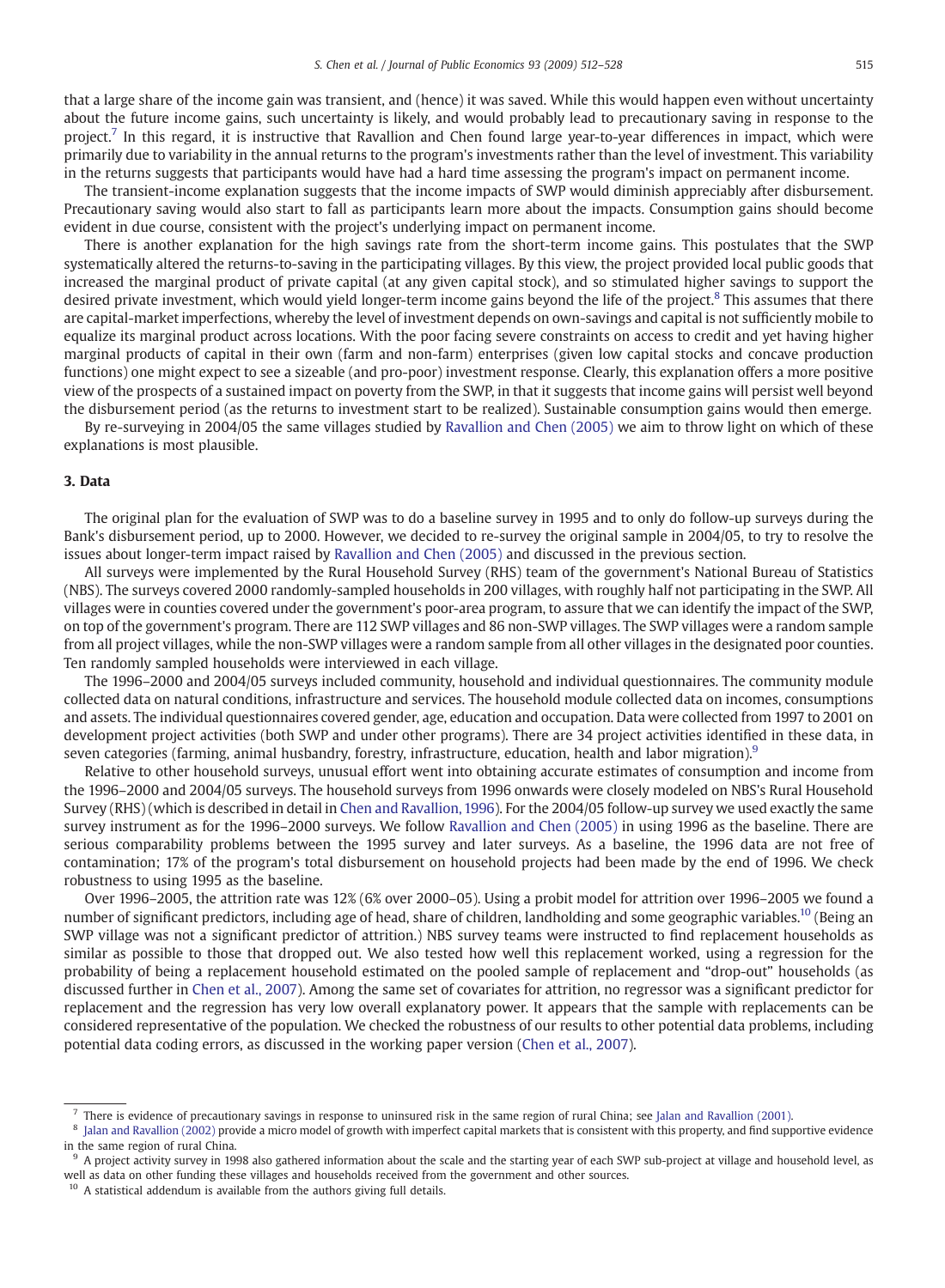#### 4. Estimation methods and sources of bias

Our aim is to estimate average treatment effects on the treated. The double-difference ("difference-in-difference") method identifies a project's impact under the assumption that the selection bias (the counterfactual difference in outcomes) is constant over time and additive in its effect on outcomes. In the present context, we point to two sources of time-varying selection bias: (i) outcome changes are correlated with initial differences between the participating and non-participating areas, and (ii) spillover effects, whereby the project itself alters the subsequent path of outcomes for the non-participants.

#### 4.1. Evaluation biases due to targeting

Let us begin with the classic evaluation problem. We have data on an outcome measure  $Y_{it}$  for the *i*th unit observed at dates, *t*=0,1. Each unit is observed to be either a participant  $(T_i=1)$  or non-participant  $(T_i=0)$ . We can write the observed outcome measure as:

$$
Y_{it} = Y_{it}^C + T_{it} G_{it} \quad (t = 0, 1; \quad i = 1, ..., N)
$$
 (1)

where  $G_{it}$ =Y $_{it}^T$ –Y $_{it}^C$  is the gain ("impact"), Y $_{it}^T$  is the outcome under treatment and Y $_{it}^C$  is the counterfactual outcome.  $G_{it}$  is not directly observable for any i (or in expectation) since we do not know  $Y_{it}^T$  for  $T_{it}$ =0 and  $Y_{it}^C$  for  $T_{it}$ =1. The selection bias is the mean difference in counterfactual outcomes (dropping the *i* subscripts):

$$
B_t = E(Y_t^C | T_1 = 1) - E(Y_t^C | T_1 = 0)
$$
\n(2)

We call this the unconditional bias, given that we have not yet allowed for control variables. Given the purposive targeting of the SWP it must be presumed that  $B_t \neq 0$ .

The standard double-difference estimator assumes that  $B_1 = B_0$ , implying that the change in mean gains for period 1 participants is consistently estimated by:

$$
DD = E[(Y_1^T - Y_0^T)|T_1 = 1] - E[(Y_1^C - Y_0^C)|T_1 = 0] = E[G_1 - G_0|T_1 = 1]
$$
\n(3)

If period 0 is a true baseline, with  $T_{0i}$ =0 for all *i* (by definition) and so  $Y_{0i} = Y_{0i}^C$  for all *i*, then  $DD = E(G_1|T_1 = 1)$ , i.e., the doubledifference identifies mean impact on the treated units.

However, time-invariant unconditional bias  $(B_1 = B_0)$  is implausible for poor-area development programs. As argued by [Jalan](#page-16-0) [and Ravallion \(1998\)](#page-16-0), the targeted poor areas typically lack infrastructure and other initial endowments, which could (in turn) affect the subsequent growth rates. DD will then be a biased estimator, since the subsequent outcome changes are a function of initial conditions that also influenced the assignment of the sample between the two groups. In other words, the selection bias will not be constant over time.<sup>11</sup>

The direction of bias in DD depends on whether the underlying growth process is convergent or divergent. For the government's poor-area programs in southwest China in the 1980s, [Jalan and Ravallion \(1998\)](#page-16-0) found that failure to control for the initial heterogeneity between the targeted counties and non-participating counties yields a downward bias in a DD estimator, consistent with growth divergence.<sup>12</sup> However, it is unclear whether this also holds across villages within the same (poor) counties; indeed, the results of [Jalan and Ravallion \(2002\)](#page-16-0) (also for southwest China) suggest that inter-county divergence can occur side-by-side with intra-county convergence.

We address this issue by balancing treatment and comparison units in terms of the initial conditions that are likely to have influenced program placement. These variables are represented by the vector X. Our key identifying assumption is that the selection bias is time-invariant conditional on X, i.e., that:

$$
E(Y_1^C|T_1 = 1, X) - E(Y_1^C|T_1 = 0, X) = E(Y_0^C|T_1 = 1, X) - E(Y_0^C|T_1 = 0, X)
$$
\n
$$
(4)
$$

On applying a result due to [Rosenbaum and Rubin \(1983\)](#page-16-0), if outcome changes are independent of participation given X, then they are also independent of participation given the propensity score:  $P(X_i) = Pr(T_i = 1 | X_i)$ ,  $(0 < P(X_i) < 1)$ . This justifies balancing on P (X) to remove selection bias based on X. Note that this only addresses time-varying selection bias based on observables; a bias will remain if there are any latent (time-varying) factors correlated with the changes in counterfactual outcomes.

We use various methods for assuring balance on  $P(X)$ . One method is to limit comparisons to a trimmed sub-sample with sufficient overlap in propensity scores. For our data, the region of common support (minimum score for treated, maximum score for untreated) is (0.11, 0.95). For our "trimmed sample" we chose a slightly tighter interval (0.1, 0.9), which are also the efficiency bounds recommended by [Crump et al. \(2006\)](#page-16-0) for estimating average treatment effects with minimum variance.<sup>13</sup>

<sup>&</sup>lt;sup>11</sup> See [Ravallion \(2008\)](#page-16-0) for a general discussion of this problem in the context of evaluating development programs. This echoes more general concerns about the importance of correcting for selection bias based on observables [\(Rosenbaum and Rubin, 1983; Heckman et al., 1998](#page-16-0)).

 $12$  Also see [Jalan and Ravallion \(2002\)](#page-16-0) who find evidence of divergence at the county level.

<sup>&</sup>lt;sup>13</sup> Using the formula in [Crump et al. \(2006\),](#page-16-0) the exact bounds are 0.0997 and 0.9003. For estimating the average treatment effect on the treated Crump et al. also recommend dropping treatment units with scores less than about 0.8 (for our data), but keeping all un-treated units. We did not follow this recommendation. For one thing, we felt that this entailed the loss of too many treatment villages, raising concerns about inference for the population of treated villages. Secondly, our balancing tests performed better when we also deleted the low-score untreated villages, which are clearly poor comparison units.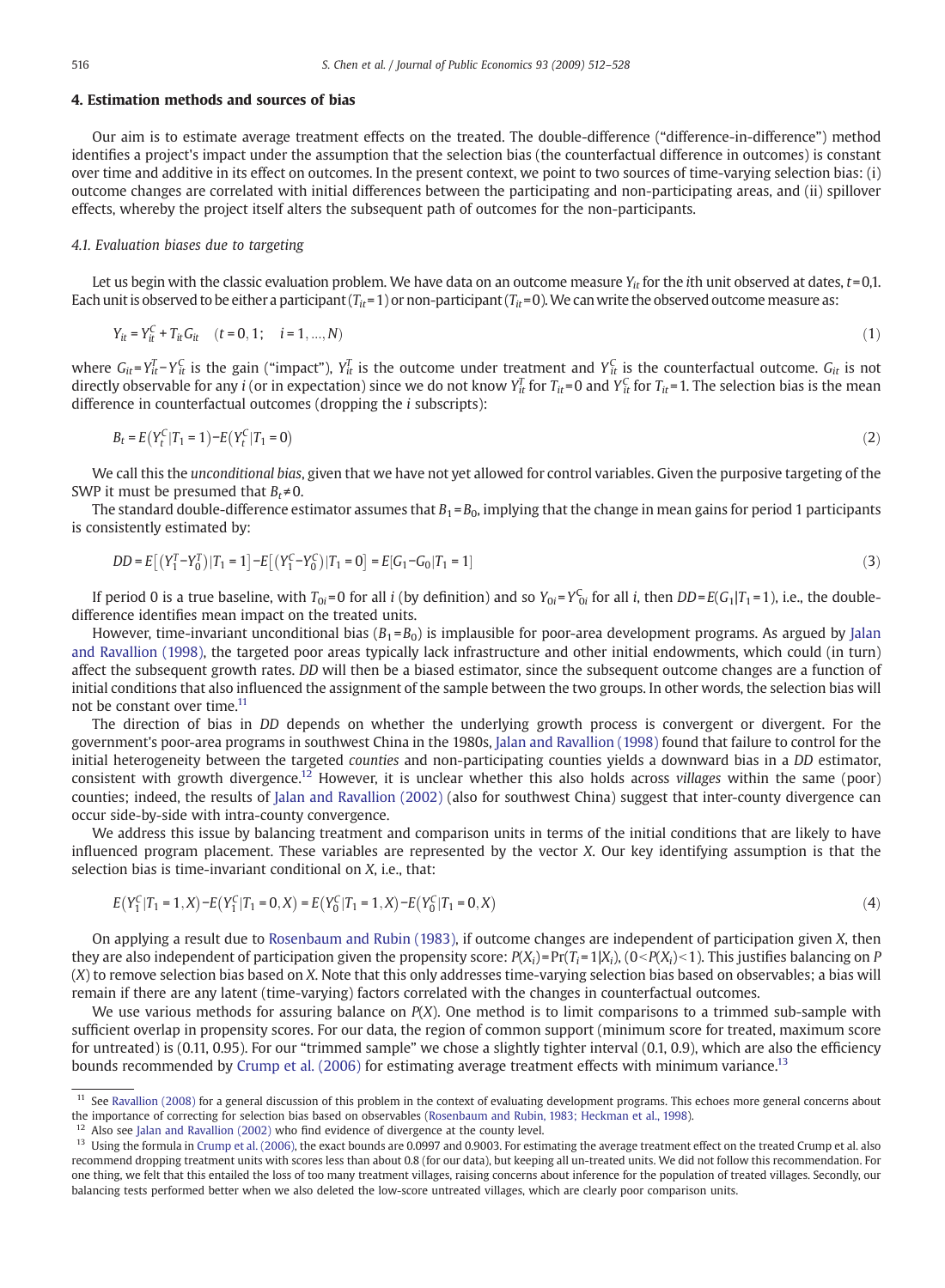<span id="page-5-0"></span>

| Table 1                                  |  |  |
|------------------------------------------|--|--|
| Summary statistics on outcome indicators |  |  |

|                          | 1996         |                  | 2000         |                  | 2004/05                                                                                                                                    |                  |
|--------------------------|--------------|------------------|--------------|------------------|--------------------------------------------------------------------------------------------------------------------------------------------|------------------|
|                          | SWP villages | Non-SWP villages | SWP villages | Non-SWP villages | SWP villages                                                                                                                               | Non-SWP villages |
| Mean income              | 996.061      | 1158.319         | 1263.412     | 1223.698         | 1390.766                                                                                                                                   | 1518.963         |
|                          | (715.402)    | (604.914)        | (910.036)    | (669.843)        | (902.030)                                                                                                                                  | (930.867)        |
| Mean consumption         | 843.559      | 945.201          | 943.550      | 1023.352         | 1130.588                                                                                                                                   | 1211.973         |
|                          | (469.555)    | (445.787)        | (566.183)    | (698.428)        | (794.167)                                                                                                                                  | (795.499)        |
| Income poverty rate      |              |                  |              |                  |                                                                                                                                            |                  |
| Poverty line=600 yuan    | 0.222        | 0.127            | 0.138        | 0.112            | 0.123                                                                                                                                      | 0.095            |
|                          | (0.416)      | (0.332)          | (0.345)      | (0.316)          | (0.329)                                                                                                                                    | (0.294)          |
| 808 yuan                 | 0.453        | 0.306            | 0.290        | 0.262            | 0.242                                                                                                                                      | 0.182            |
|                          | (0.498)      | (0.461)          | (0.454)      | (0.440)          | (0.429)                                                                                                                                    | (0.386)          |
| $1000$ yuan              | 0.614        | 0.456            | 0.449        | 0.415            | 0.369                                                                                                                                      | 0.290            |
|                          | (0.487)      | (0.498)          | (0.497)      | (0.493)          | (0.483)<br>(0.454)<br>0.179<br>0.135<br>(0.384)<br>(0.342)<br>0.385<br>0.317<br>(0.487)<br>(0.465)<br>0.468<br>0.537<br>(0.499)<br>(0.499) |                  |
| Consumption poverty rate |              |                  |              |                  |                                                                                                                                            |                  |
| Poverty line=600 yuan    | 0.290        | 0.183            | 0.276        | 0.219            |                                                                                                                                            |                  |
|                          | (0.454)      | (0.387)          | (0.447)      | (0.414)          |                                                                                                                                            |                  |
| 808 yuan                 | 0.576        | 0.454            | 0.509        | 0.441            |                                                                                                                                            |                  |
|                          | (0.494)      | (0.498)          | (0.500)      | (0.497)          |                                                                                                                                            |                  |
| $1000$ yuan              | 0.757        | 0.648            | 0.675        | 0.627            |                                                                                                                                            |                  |
|                          | (0.429)      | (0.478)          | (0.468)      | (0.484)          |                                                                                                                                            |                  |

Notes: Standard deviations are in parenthesis. Income, consumption and poverty measures are weighted by household size. There are 112 project villages and 86 comparison villages. The mean of income/expenditure is Yuan per capita per year at 1995 prices.

We also use the weighted-regression method proposed by [Hirano, Imbens and Ridder \(2003\).](#page-16-0) Thus we estimate the DD from the following regression:

$$
Y_{it} = \alpha + DD \cdot T_{i1}t + \beta T_{i1} + \delta_t + \varepsilon_{it} \quad (t = 0, 1; i = 1, ..., N)
$$
\n(5)

where  $E(\varepsilon_i|T_{i1}) = 0$ . This is estimated with weights of unity for treated units and  $\hat{P}(X)/(1-\hat{P}(X))$  for controls, where  $\hat{P}(X)$  is a consistent estimate of  $P(X)$  and  $0 < \hat{P}(X) < 1$ . [Hirano et al. \(2003\)](#page-16-0) show that weighting the controls this way yields an efficient estimator.<sup>14</sup> We estimate Eq. (5) on both the pooled sample (for  $t=0,1$  and including replacement households) for both the total sample and trimmed sample.<sup>15</sup>

As a robustness check, we compare these estimates to matching on the propensity score, as discussed in the working paper version [\(Chen et al., 2007\)](#page-16-0). One option is to use the popular method of nearest-neighbor matching. However, because of the nonsmoothness of nearest neighbor matching, the conventional bootstrapping method is inappropriate for estimating the standard errors [\(Alberto and Imbens, 2006a,b\)](#page-16-0). In order to assure valid bootstrapped standard errors, we choose to apply nonparametric kernel matching in which all the non-participants are used as controls and weights are assigned according to a kernel function of the predicted propensity score (following [Heckman et al., 1997, 1998\)](#page-16-0). We use the normal density function as the kernel and the odds ratio (rather than propensity score) for matching because SWP villages are over-sampled relative to their frequency in the population eligible for the project.

The conditional independence assumption motivates a specification test of whether there are differences in observables between the project and non-project villages after conditioning on P(X) through matching or re-weighting. Following [Rosenbaum](#page-16-0) [and Rubin \(1985\)](#page-16-0) and [Alberto and Imbens \(2006a,b\)](#page-16-0) we test for covariate balancing using differences in standardized means between the SWP villages and matched or re-weighted non-SWP villages. To achieve a better balance of covariates and to allow for a more flexible estimate of propensity scores, we also include polynomial terms for the initial income levels (see, for example, [Smith and Todd, 2005\)](#page-16-0). We will show that the matching and re-weighting procedures produce a satisfactory balancing of the observables between SWP and comparison villages.

#### 4.2. Biases due to spillover effects

All the methods described above assume that an observationally similar comparison group pre-intervention reveals the counterfactual of what would have happened over time to mean outcomes for the treatment group in the absence of the intervention. This will clearly not be the case if there are any spillover effects, whereby the intervention changes outcomes for the comparison group.

<sup>&</sup>lt;sup>14</sup> If we wish to estimate the average treatment effect for the population, the weights are 1/ $\hat{P}(X)$  for the treated units and 1/(1– $\hat{P}(X)$ ) for the controls [\(Hirano](#page-16-0) [and Imbens, 2002\)](#page-16-0).

<sup>&</sup>lt;sup>15</sup> Note that estimating Eq. (5) does not require a balanced panel. See [Ravallion \(2008\)](#page-16-0) for further discussion of the interpretation of (5) and the relationship with the standard fixed effects estimator.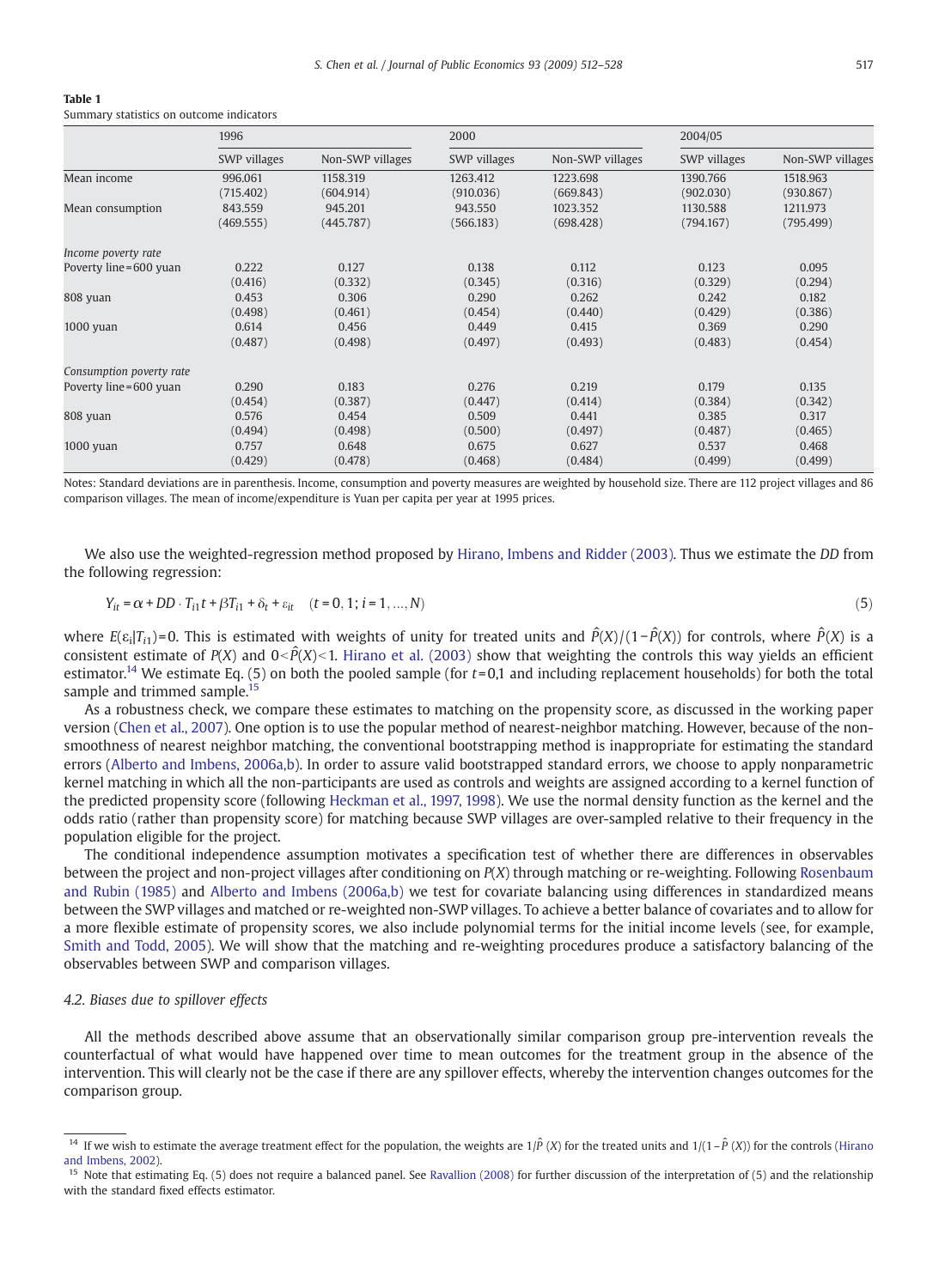Spillover effects due to residential mobility between villages are unlikely in this setting given the village-level administrative land allocation. Under China's rural land laws, a migrating household would have little prospect of getting a share of the land available (and almost certainly for cultivated land) at the destination and would in all likelihood lose their land allocation at the origin.

Another source of spillover effects is inter-village trade (possibly via urban hubs). To the extent that the project has an impact on local incomes and prices, trade-induced general equilibrium effects will entail spillover effects to the non-SWP villages used to infer the counterfactual. We will test for impacts on prices as well as incomes, distinguishing cash-incomes (as derived from intervillage trade) and incomes-in-kind.

Local public spending responses to project aid can also be confounding. Recall that there were other development activities supported by the local (county and provincial) governments, side-by-side with the aid-financed SWP. Non-SWP villages could then be affected by a SWP-induced re-allocation of public spending by local authorities. If the SWP does not have a lasting impact then the bias will probably be confined to the disbursement period. However, if there are lasting impacts (observable to local authorities) then one would expect the local spending response to the SWP to continue beyond the disbursement period.

A theoretical model of the local public spending response to external aid can help inform an assessment of the likely bias. There are two types of villages, indexed  $j$ = SW, NSW. Let GOV $_j$  denote the local government's spending on its own poor-area development programs in villages if type j. Total spending is  $GOV = GOV<sub>SW</sub> + GOV<sub>NSW</sub>$ . (We treat the two groups as having equal size but this does not change the main result as long as the group sizes are fixed.) The external aid provides extra spending in the amount AID in the SW villages, so that total spending on poor-area programs in the SWP villages is  $GOV_{SW}+AID$ . The local government has a preference ordering over its spending allocation across villages and its spending on all other activities, denoted Z. The preference ordering is represented by  $W(GOV_{SW} + AID, GOV_{NSW}, Z)$  and this function is strictly increasing in all three elements, and strictly concave in all three; it simplifies the analytics if we also assume that the function is additively separable, though this can be weakened. The local government maximizes W subject to its local (exogenous) revenue constraint, which creates an upper bound on GOV +Z. Under these assumptions we have the following result (that is proved in the Appendix):

Proposition. The external aid will displace local government spending in the project villages, increase spending in the comparison villages, but decrease total local government spending across both sets of villages.

The implication for our evaluation is plain: Comparing outcome changes over time between SWP and (matched) non-SWP villages in the same counties will under-estimate the project's true impact.

We will test for spillover effects. The presence of non-SWP development projects in the SWP villages provides the clue. We use the same evaluation methods described above, but the "outcome variable" becomes the extent of non-SWP project activity in the SWP villages. The theoretical result in the above proposition will be exploited in determining an upper bound to the bias induced by spillover effects.

#### 5. Estimated impacts

[Table 1](#page-5-0) gives mean income and consumption and the poverty rates for 1996, 2000 and 2004/05. The poverty line of 808 yuan per person per year in 1995 prices (corresponding to the \$1 a day line used by [Ravallion and Chen, 2005,](#page-16-0) at 1993 purchasing power parity) as well as poverty lines above and below this figure. We see that the income gains in SWP villages between 1996 and 2000 were larger than among non-SWP villages, but that this reverses between 2000 and 2004/05. Ten years after its commencement, the SWP does not appear to have allowed the selected poor villages to catch up with the rest of these (poor) counties.

The results in [Table 1](#page-5-0) suggest that the SWP had little or no impact on income and consumption. However, before accepting that conclusion we need to probe more deeply into the potential sources of bias described in the previous section. We begin with selection bias due to non-random placement of the SWP. At the end of this section we test for bias due to contaminating spillover effects. We shall demonstrate that the main message from [Table 1](#page-5-0) is robust. However, some important nuances emerge concerning heterogeneity in the impacts of the SWP, suggesting that the project could have had a much larger impact under a modified design.

#### 5.1. Probits for selection into the SWP

[Table 2](#page-7-0) gives probits for whether a village was selected for SWP, as used to estimate the propensity scores. The variables were chosen to reflect the selection criteria used by the project staff (based on our interviews at the time).

We find that project villages tend to be in more hilly/mountainous areas, are less likely to have electricity, less likely to have a school in the village or nearby, though more likely to have a health clinic within the village relative to nearby.<sup>16</sup> The SWP villages also tend to have larger populations, with lower mean income in 1995 (from the village-level data), lower mean consumption in 1995 (from the household survey) and more land per capita. The latter characteristic probably reflects lower population density and lower land quality in the project villages. In most respects, the results of [Table 2](#page-7-0) suggest that the SWP villages tend to be poorer than other villages within the project counties, consistently with [Table 1.](#page-5-0)

Using the propensity scores based on [Table 2](#page-7-0) to re-weight the data we were able to obtain a close balancing of the characteristics of the two samples (including in the means of the initial outcome variables), particularly after trimming the

<sup>&</sup>lt;sup>16</sup> Remote villages in rural China are more likely to have a very basic health clinic, to compensate for the inaccessibility to more comprehensive township facilities.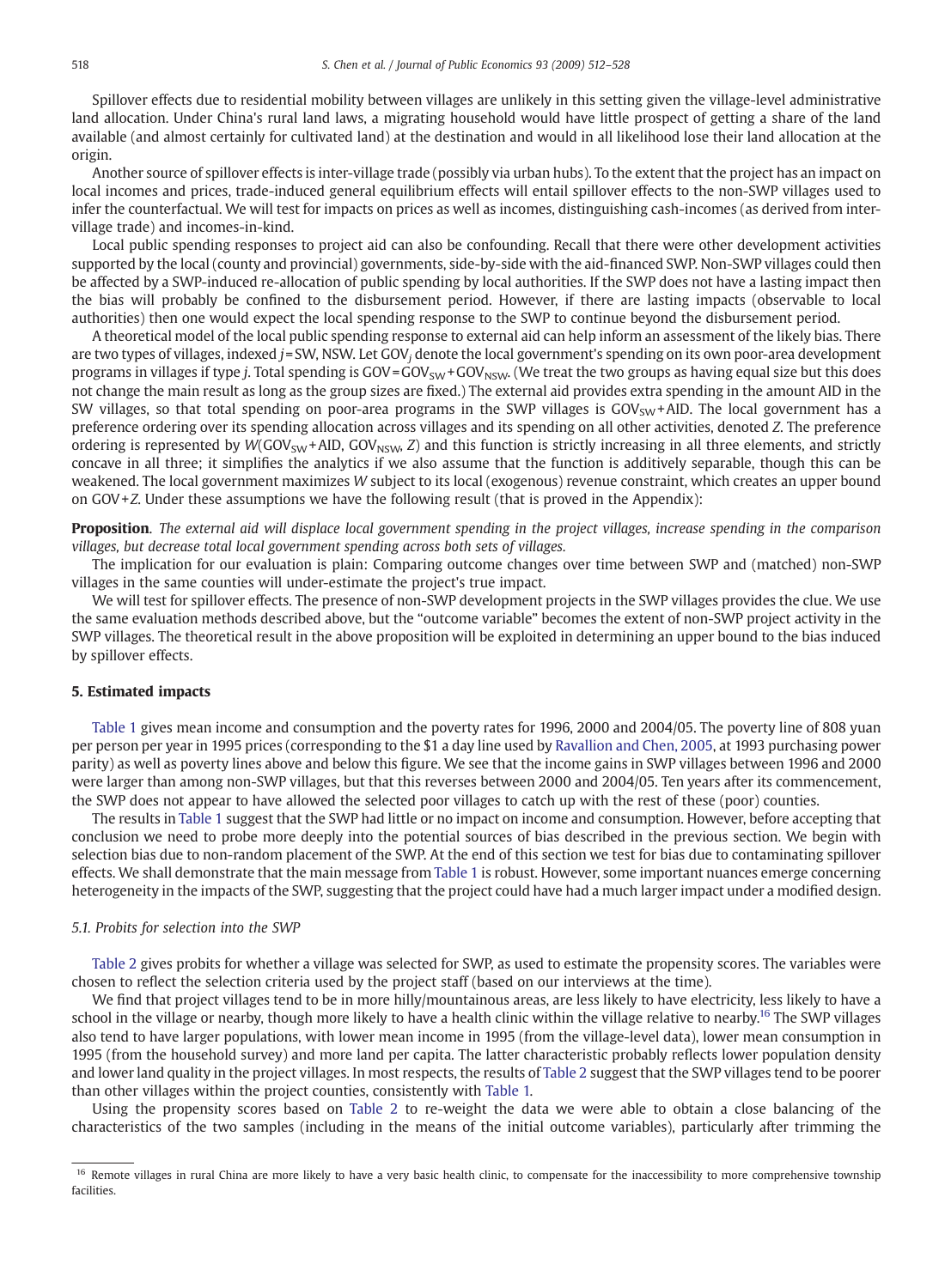<span id="page-7-0"></span>Probit regression of village participation in the SWP using baseline covariates

|                                                                     | Coeff.                      | z-value             |
|---------------------------------------------------------------------|-----------------------------|---------------------|
| Village on the plains                                               | Reference category          |                     |
| Hills                                                               | 4.876                       | (4.02)              |
| Mountainous                                                         | 2.771                       | (3.05)              |
| Whether village has electricity                                     | $-0.672$                    | $(-1.82)$           |
| telephones                                                          | $-0.070$                    | $(-0.2)$            |
| road passing through it                                             | 0.215                       | (0.59)              |
| radio transmitters                                                  | 0.352                       | (1.09)              |
| Whether village can receive TV transmission                         | 0.237                       | (0.82)              |
| Located <5 km from the nearest market                               | 0.028                       | (0.05)              |
| 5–10 km from the nearest market<br>10-20 km from the nearest market | $-0.494$<br>0.740           | $(-0.94)$           |
| >20 km                                                              | Reference category          | (0.95)              |
| # of days in a cycle during which the market assembles              | $-0.115$                    | $(-0.76)$           |
| County town within 5 km                                             | Reference category          |                     |
| Distance from village to county town is 5-10 km                     | 1.373                       | (1.95)              |
| $10-20$ km                                                          | $-0.530$                    | $(-0.85)$           |
| $>20$ km                                                            | $-0.448$                    | $(-0.83)$           |
| Township = village                                                  | Reference category          |                     |
| Distance from village to township is within 5 km                    | 0.137                       | (0.19)              |
| 5–10 km                                                             | 0.229                       | (0.34)              |
| $10-20$ km                                                          | $-1.628$                    | $(-2.55)$           |
| Main mode of transportation used by the villager: bicycle           | $-0.296$                    | $(-0.4)$            |
| bus                                                                 | $-0.305$                    | $(-0.9)$            |
| other automobile                                                    | 0.913                       | (1.71)              |
| walking                                                             | Reference category          |                     |
| Nearest train station is within 5 km                                | $-0.586$                    | $(-0.62)$           |
| 5–10 km                                                             | 0.999                       | (1.39)              |
| $10-20$ km                                                          | 1.111                       | (1.52)              |
| $>20$ km                                                            | Reference category          |                     |
| Nearest bus station is within 5 km                                  | 0.021                       | (0.07)              |
| $5-10$ km<br>$10-20$ km                                             | 0.265                       | (0.64)              |
| $$ > 20 km                                                          | 0.469<br>Reference category | (1)                 |
| Whether village has a day-care center                               | 0.724                       | (1.38)              |
| Elementary school is in village                                     | Reference category          |                     |
| Nearest elementary school is within 5 km                            | 0.055                       | (0.16)              |
| 5–10 km                                                             | 0.737                       | (1.6)               |
| Middle school is in village                                         | Reference category          |                     |
| Nearest middle school is within 5 km                                | 1.026                       | (2.09)              |
| $$ 5-10 km                                                          | 0.142                       | (0.21)              |
| $10-20$ km                                                          | 1.551                       | (1.63)              |
| $$ > 20 km                                                          | 0.882                       | (1.13)              |
| Medical clinic in village                                           | Reference category          |                     |
| Nearest medical clinic is within 5 km                               | $-1.026$                    | $(-2.79)$           |
| $5-10$ km                                                           | $-0.420$                    | $(-1.11)$           |
| $10-20$ km                                                          | $-0.820$                    | $(-1.24)$           |
| >20 km                                                              | $-0.997$                    | $(-1.46)$           |
| Total population of the village                                     | 0.000                       | (1.99)              |
| Irrigated land (mu)                                                 | $-0.001$                    | $(-2.8)$            |
| Forest land (mu)                                                    | 0.000                       | $(-0.87)$           |
| # of people work in TVE over # of labor                             | 0.139<br>$-0.798$           | (1.99)              |
| Whether village has TVE<br>Output of grain per capita (kg/person)   | 0.001                       | $(-1.35)$<br>(1.52) |
| Net income per capita                                               | 0.020                       | (2)                 |
| Net income per capita squared                                       | 0.000                       | $(-1.97)$           |
| Net income per capita cube                                          | 0.000                       | (1.66)              |
| (End of year) # of pigs per person                                  | 0.972                       | (1.75)              |
| (End of year) # of cows per person                                  | 0.840                       | (0.7)               |
| (End of year) # of sheep, goat per person                           | 0.531                       | (1.12)              |
| (End of year) # of poultry per person                               | 0.419                       | (2.54)              |
| (End of year) # of hone been per person                             | $-5.412$                    | $(-2.27)$           |
| Workforce per capita                                                | 0.036                       | (1.4)               |
| Average household size                                              | $-0.042$                    | $(-1)$              |
| Share of workforce female                                           | $-0.082$                    | $(-1.68)$           |
| Cultivated land per capita (mu)                                     | 1.438                       | (3.19)              |
| Grassland per capita (mu)                                           | 1.887                       | (1.43)              |
| Village mean of consumption (log)                                   | $-0.493$                    | (0.198)             |
| Village mean of school enrollment (age 6-14)                        | $-2.029$                    | $(-2.84)$           |

(continued on next page) (continued on next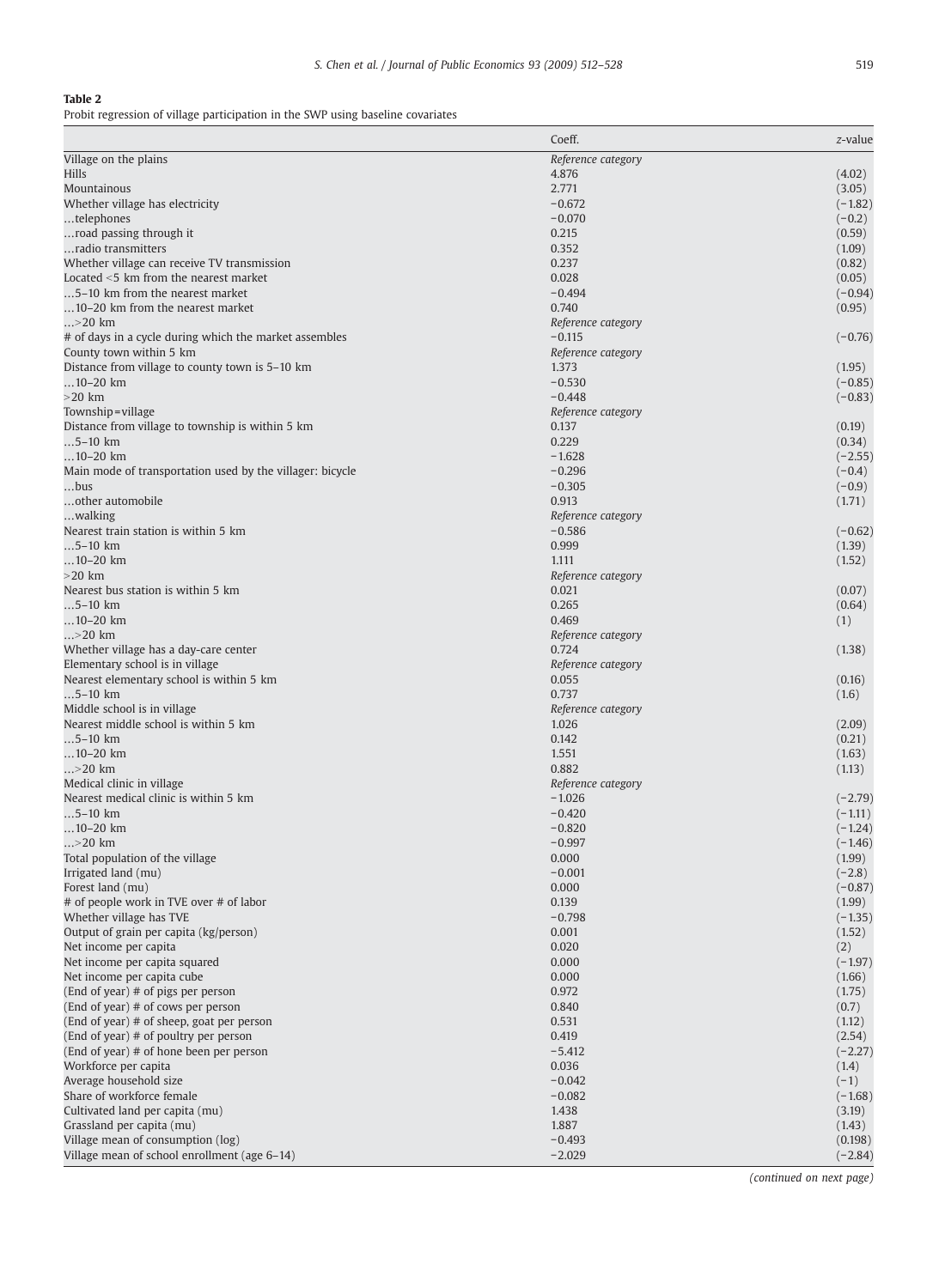#### Table 2 (continued)

|               | Coeff.             | z-value   |
|---------------|--------------------|-----------|
| Guangxi       | 1.394              | (2.73)    |
| Guizhou       | 0.659              | (0.92)    |
| Yunnan        | Reference category |           |
| Intercept     | $-2.522$           | $(-0.88)$ |
| Pseudo- $R^2$ | 0.360              |           |

Note: The village is the unit of observation (n=200) and all explanatory variables are pre-intervention (1995). Standard errors are adjusted for cluster at county level.

samples, as discussed in the previous section. The working paper version [\(Chen et al., 2007](#page-16-0)) provides full details on the balancing tests, which passed comfortably; this was also the case for a full set of covariates in [Table 2](#page-7-0).

#### 5.2. Double-difference estimates of average impacts

We begin with the simple DD estimates of the mean impacts for income, consumption and saving, as given in [Table 3.](#page-9-0) We give estimates for both 2000 (at the end of disbursements) and 2004/05, and for both the levels and the logs; the latter gives higher weight to the gains to poorer households. The baseline is 1996 in both cases.

Focusing first on the disbursement period, we see a sizeable and statistically significant impact on income but not consumption; as was shown by [Ravallion and Chen \(2005\)](#page-16-0), the bulk of the income gain was saved. (The same pattern was found using 1995 as the baseline.) On decomposing income (as wage income, farming, animal husbandry, fishery, forestry, non-farm enterprises, transfers and asset income), the only component that showed a statistically significant impact was animal husbandry, for which the simple DD impact on net income was 90.85 yuan ( $t=2.92$ ), which rose to 117.26 ( $t=3.37$ ) and 136.15 ( $t=3.55$ ) using weighting and matching (respectively) to correct for selection bias; see [Chen et al. \(2007\)](#page-16-0) for details.

Another way of disaggregating income is into cash or kind (which will be relevant when we consider trade spillovers in section 5.4). We found that the bulk of the short-term income impact was income in-kind from animal husbandry ([Chen et al., 2007,](#page-16-0) provide full details). This is puzzling, as a sizeable share of income-in-kind from husbandry in a rural economy is also consumed directly, and should then show up in consumption. However, the income in-kind that is being affected by the project appears to be small non-productive animals and new litters of productive animals, which are counted as income in kind but are held over for consumption or sale at a later date rather than consumed.17 We will return to this point when we discuss the longer-term impacts.

We can also disaggregate consumption expenditure. On separating food staples (rice, wheat etc) from non-staples and other foods we found significant impacts in 2000 for non-staple foods (meat, vegetables etc); the simple DD for this category was 26.26 yuan ( $t=1.68$ ) though rising to 40.64 yuan ( $t=2.69$ ) and 42.58 yuan ( $t=2.70$ ) for the PS weighted and kernel matched estimators respectively. This is likely to entail nutritional gains through higher protein and more micro-nutrients.

The results change dramatically when we track the impacts through to 2004/05, as is evident when we return to [Table 3](#page-9-0). We find no significant impacts on mean income or consumption over the longer observation period.<sup>18</sup> (This was also true for staples and non-staples separately.) [Table 3](#page-9-0) also gives the DD estimates for mean income using the propensity scores to balance project and non-project villages; we give results using both weighting and matching, for both end dates, and for both the trimmed sample and total sample. The basic pattern in the simple DD estimates is still evident. The results are robust to using kernel matching instead of the re-weighted regression method.

While there is clearly some sensitivity to the choice of estimation method, the pattern is still reasonably robust, indicating significant and sizeable income gains during the disbursement period but much less in the longer term. The estimated income gains in 2000 tend to be larger when we correct for purposive selection of SWP villages. However, no such pattern is evident for the 2004/05 impacts.

We find significant longer-term impacts on income in-kind. The simple DD estimate of impact in 2004/05 on income in-kind was 130.30 yuan ( $t = 2.11$ ), though this fell somewhat when we corrected for selection; with weighting we obtained  $DD = 111.90$  $(t=1.89)$  while with matching, DD=96.98 (t=1.78). On breaking up income in-kind by source, we found that both farming and husbandry accounted for almost all these long-run impacts, though only husbandry was significant (for details see [Chen et al.,](#page-16-0) [2007\)](#page-16-0). However, the long-term impact on income in kind from animal husbandry was largely offset by a negative impact on cash income from this source. We found no other significant impacts in the long run amongst cash income components.

In contrast to the period up to 2000, we find consumption gains in the post-disbursement period, although the impact on total consumption in 2004/05 is not statistically significant [\(Table 3\)](#page-9-0). However, when we break this up according to cash or kind, we do find signs of larger impacts on consumption in kind. The simple DD estimate for consumption in kind in 2004/05 is 118.40 yuan  $(t=2.54)$ , although this drops appreciably when we correct for selection bias; using PS weighting the impact is 74.46  $(t=1.50)$ . The longer-term impacts on consumption in kind probably include consumption of the income in-kind from animal husbandry that we observed in the SWP disbursement period.

For either the simple DD or the score-weighted DD, the consumption gains exceed what one could reasonably expect under the permanent income hypothesis (PIH) if the income gains from SWP were purely transient. For then the consumption gains in the

<sup>17</sup> The practice of counting such animals as income in-kind is discussed in the manual for enumerators provided by NBS.

<sup>&</sup>lt;sup>18</sup> The same pattern was evident using 1995 as the baseline, although impacts were somewhat lower.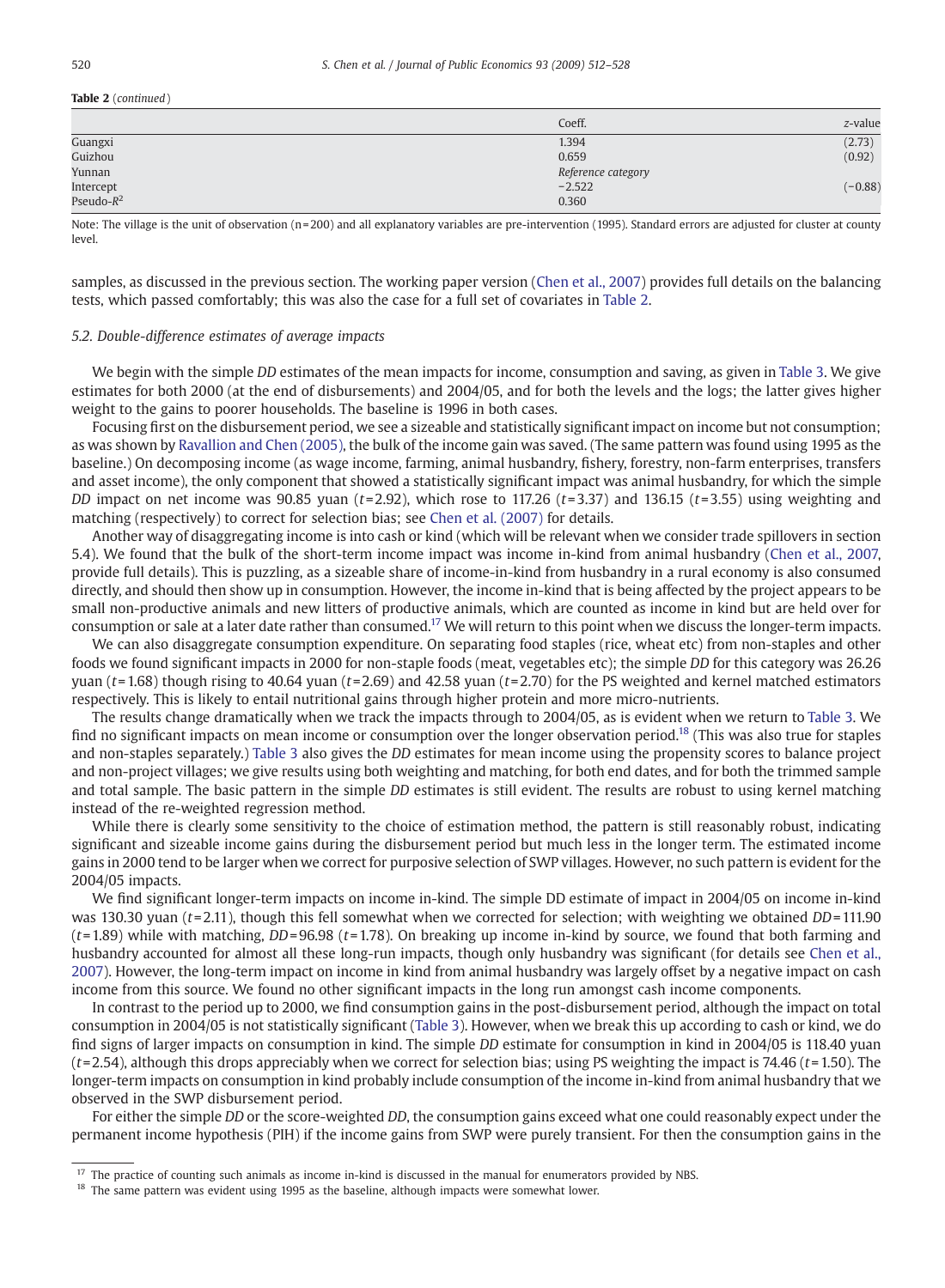#### <span id="page-9-0"></span>Table 3

Impact of SWP on household income and consumption using propensity-score weighting or matching

|                |                   | 1996 mean in<br>SWP villages | Gain in SWP<br>project | Gain in non-SWP<br>villages | Simple<br><b>DD</b> | t-ratio  | PS weighted<br><b>DD</b> | t-ratio  | Kernel matched<br><b>DD</b> | t-ratio  |
|----------------|-------------------|------------------------------|------------------------|-----------------------------|---------------------|----------|--------------------------|----------|-----------------------------|----------|
| Trimmed sample |                   |                              |                        |                             |                     |          |                          |          |                             |          |
| 2000           | Income            | 981.906                      | 196.322                | 66.012                      | 130.31              | 1.826    | 182.655                  | 2.541    | 169.150                     | 2.392    |
|                | Consumption $(C)$ | 841.729                      | 67.092                 | 70.480                      | $-3.388$            | $-0.067$ | $-17.662$                | $-0.313$ | $-45.762$                   | $-0.751$ |
|                | Saving $(S)$      | 140.223                      | 129.185                | $-4.525$                    | 133.711             | 2.107    | 200.333                  | 2.723    | 214.93                      | 2.685    |
| 2004/05        | Income            | 981.906                      | 432.325                | 387.399                     | 44.926              | 0.500    | 42.975                   | 0.455    | 42.234                      | 0.549    |
|                | Consumption       | 841.729                      | 345.947                | 287.687                     | 58.26               | 0.870    | 58.535                   | 0.786    | 18.312                      | 0.223    |
|                | Saving            | 140.223                      | 86.333                 | 99.655                      | $-13.322$           | $-0.159$ | $-15.544$                | $-0.18$  | 23.941                      | 0.289    |
| 2000           | log income        | 6.747                        | 0.18                   | 0.051                       | 0.128               | 2.046    | 0.161                    | 2.395    | 0.133                       | 2.251    |
|                | log consumption   | 6.629                        | 0.058                  | 0.019                       | 0.040               | 0.755    | 0.031                    | 0.537    | 0.001                       | 0.003    |
|                | $log(1+S/C)$      | 0.117                        | 0.120                  | 0.031                       | 0.089               | 1.79     | 0.131                    | 2.467    | 0.133                       | 2.617    |
| 2004/05        | log income        | 6.747                        | 0.345                  | 0.264                       | 0.081               | 1.171    | 0.062                    | 0.823    | 0.038                       | 0.522    |
|                | log consumption   | 6.629                        | 0.299                  | 0.210                       | 0.090               | 1.707    | 0.067                    | 1.130    | 0.025                       | 0.474    |
|                | $log(1+S/C)$      | 0.117                        | 0.046                  | 0.055                       | $-0.009$            | $-0.148$ | $-0.005$                 | $-0.078$ | 0.014                       | 0.263    |
| Total sample   |                   |                              |                        |                             |                     |          |                          |          |                             |          |
| 2000           | Income            | 996.061                      | 267.351                | 65.379                      | 201.972             | 3.346    | 213.605                  | 3.287    | 192.731                     | 2.985    |
|                | Consumption $(C)$ | 843.559                      | 99.991                 | 78.151                      | 21.840              | 0.510    | $-151.054$               | $-1.180$ | $-189.569$                  | $-1.427$ |
|                | Saving $(S)$      | 152.502                      | 167.36                 | $-12.772$                   | 180.132             | 3.141    | 364.696                  | 3.371    | 382.342                     | 3.612    |
| 2004/05        | Income            | 996.061                      | 394.705                | 360.644                     | 34.061              | 0.537    | $-47.159$                | $-0.423$ | $-45.246$                   | $-0.344$ |
|                | Consumption       | 843.559                      | 287.029                | 266.772                     | 20.258              | 0.371    | 36.752                   | 0.633    | 25.893                      | 0.439    |
|                | Saving            | 152.502                      | 107.676                | 93.872                      | 13.804              | 0.303    | $-83.874$                | $-0.705$ | $-71.097$                   | $-0.52$  |
| 2000           | log income        | 6.752                        | 0.230                  | 0.050                       | 0.180               | 3.448    | 0.180                    | 3.337    | 0.160                       | 3.221    |
|                | log consumption   | 6.631                        | 0.087                  | 0.028                       | 0.059               | 1.374    | $-0.046$                 | $-0.577$ | $-0.081$                    | $-0.945$ |
|                | $log(1+S/C)$      | 0.121                        | 0.143                  | 0.021                       | 0.122               | 2.727    | 0.227                    | 3.568    | 0.241                       | 3.615    |
| 2004/05        | log income        | 6.752                        | 0.310                  | 0.231                       | 0.078               | 1.314    | $-0.005$                 | $-0.064$ | $-0.01$                     | $-0.112$ |
|                | log consumption   | 6.631                        | 0.223                  | 0.188                       | 0.035               | 0.682    | 0.021                    | 0.388    | 0.007                       | 0.115    |
|                | $log(1+S/C)$      | 0.121                        | 0.087                  | 0.043                       | 0.044               | 0.915    | $-0.026$                 | $-0.307$ | $-0.017$                    | $-0.185$ |

Notes: All the calculations are weighted by household size. T-ratio of kernel matching is obtained from bootstrapping (100 repetitions). Standard errors of weighted D–D estimations are robust to heteroskedasticity and serial correlation of households within each village. In the total sample, there are 112 project villages and 86 comparison villages. In the trimmed sample, there are 71 project villages and 66 comparison villages.

four-year period following SWP would simply be the rate of interest times the permanent-income equivalent of the transient income gain. For the simple and score-weighted DD, plausible rates of interest would imply lower consumption gains than we see in Table 3, although this is not true for the kernel-matched DD for which the post-disbursement consumption gains equal the increment to permanent income at a rate of interest of about 10%. Statistically, however, we cannot reject the null hypothesis that the average post-disbursement consumption gain equals the mean increment to permanent income (at reasonable interest rates) treating the SWP income gain as transient.

The PIH interpretation begs the question as to why we saw no consumption gains in the disbursement period. If SWP participants knew at the outset that the project would entail only a transient income gain then consumption would have immediately reflected the implied gain to permanent income. However, from what we know about the SWP, it is unlikely that participants could have formed a reliable estimate of the gain to permanent income due to SWP until at least project completion. As noted in Section 2, there was considerable uncertainty about the income gains, and high initial savings may have been a shortterm precautionary response.

We found no evidence of impacts on interest payments on loans or the proportion of households paying interest or paying back loans, for either 2000 or 2004/05.<sup>19</sup> So we find no support for the idea that either the high savings from the short-term gains or the lower longer-term impacts on incomes stem from greater enforcement of interest or repayment requirements under the SWP, compared to other credit sources.

With weak enforcement of the SWP loan repayments, it might be conjectured that taxes on SWP areas would increase, to help local authorities pay back the SWP loans to higher levels of government. However, we did not find any evidence of impacts on taxes or fees paid per capita, in either 2000 or 2004. It appears that higher levels of government treated the SWP as, in large part, a transfer payment to lower levels.

In testing for impacts on agricultural productivity, we used total farm income per unit area.<sup>20</sup> We found no evidence of impacts. Nor did we find much evidence of impacts on holdings of productive assets and wealth (including housing). This was true for both the disbursement period and the longer-term. An exception is that the village data base revealed a significant impact on livestock holdings, notably cows and goats. $21$ 

<sup>&</sup>lt;sup>19</sup> We only summarize the results here; a separate addendum is available from the authors giving full details.

<sup>&</sup>lt;sup>20</sup> Ideally we would use physical output for a given crop per unit area under its cultivation. However, only total land area under cultivation was collected. Instead we used an overall farm productivity measure, obtained by dividing total net income from farming by total cultivated area; this can be interpreted as a mean crop-specific yields weighted by both prices and shares of land.

<sup>&</sup>lt;sup>21</sup> The simple DD for cows per person in 2000 was 0.05 (t-ratio=2.47); with score-weighting it rose to 0.07 (t=3.54) and it was the same with kernel matching  $(t=4.33)$ . By 2004 the impacts were slightly higher and equally significant statistically; the simple DD estimate was 0.07  $(t=3.69)$  while the score-weighting the impact was 0.09 ( $t = 4.05$ ) and with kernel matching it was 0.10 ( $t = 3.92$ ). Significant impacts were also evident for sheep, although with lower t-ratios.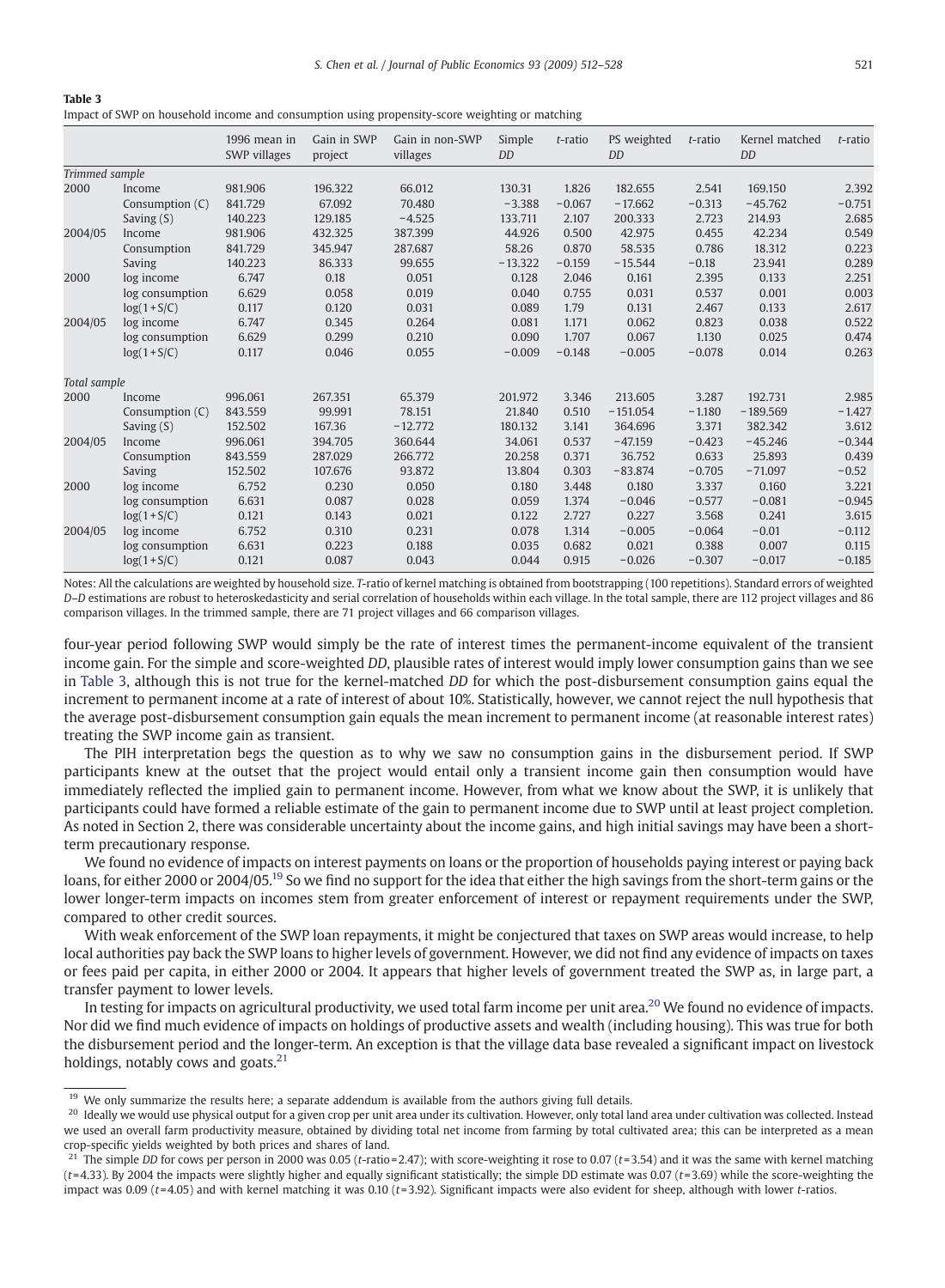### <span id="page-10-0"></span>(a) Income poverty

DD poverty impact ( $%$  points)



### (b) Consumption poverty



Fig. 1. Impacts on poverty (trimmed sample) (a) Income poverty (b) Consumption poverty.

There is some sign of a demographic impact. Household size fell in both SWP and non-SWP villages over 1996–2000, but more so in the former. The simple DD for household size is −0.13 persons (t=−1.75) and it is slightly larger with the corrections for selection bias (the PS-weighted estimate is -0.16, t=-1.64, and it was similar for kernel matching). The demographic effect was associated with slightly fewer children. However, the demographic impact was not evident in 2004.

Nor did we find any evidence of impacts on remittances received from family members migrating out, or on the probability of a family member migrating.22

We did find significant impacts on school enrolment rates during the disbursement period; our PS-weighted DD estimate was 0.074 (with a t-ratio of 2.20), i.e., a 7.4% point increase in the school enrollment rate of children aged 6–14 by the year 2000 is attributed to SWP.<sup>23</sup> However, this impact had dropped substantially by 2004/05; the corresponding DD estimate fell to 0.032  $(t= 1.00)$ . The transient schooling impact probably reflects the fact that the tuition subsidies ended with other SWP disbursements.

<sup>&</sup>lt;sup>22</sup> Out migration in the previous year is only measured for those present in the village at the time of the interview, although NBS made an effort to ask the

individual questions at times of the year when migrants are more likely to be present. Remittances may well be the better indicator.

<sup>&</sup>lt;sup>23</sup> The uncorrected *DD* was 0.046 ( $t$ = 1.41) and the kernel matched *DD* was 0.072 ( $t$ = 2.40).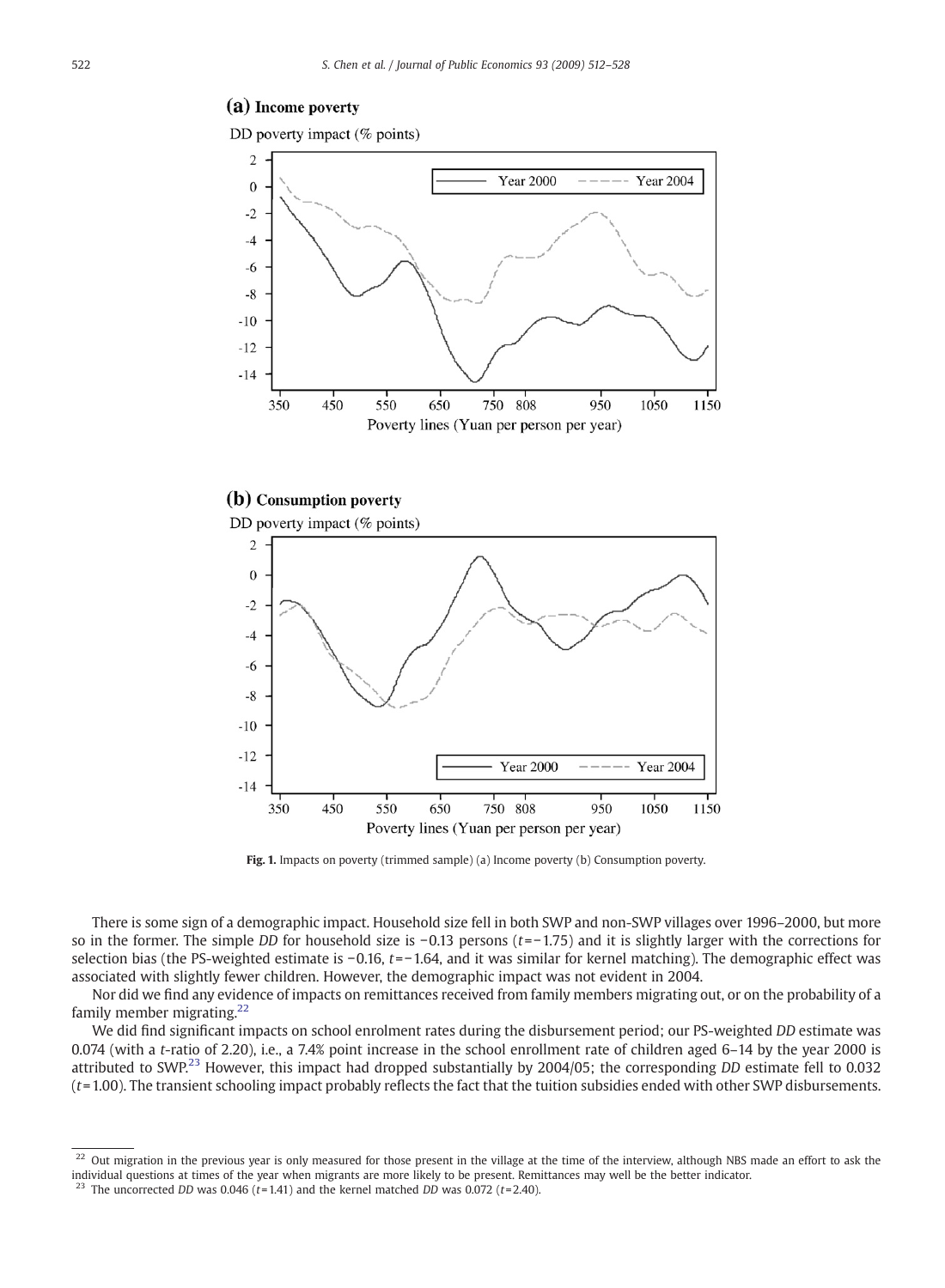Of course, even though the non-SWP village caught up substantially with the SWP villages in schooling by 2004/05. Thus there were children in SWP villages who entered school earlier than without the SWP and this will probably yield future income gains.

There was almost no sign of impacts on the prices of agricultural outputs and purchase prices for inputs for 13 items.<sup>24</sup> We found positive impacts during the disbursement period for a number of types of infrastructure, although they are generally not statistically significant. We found little sign of impacts in the 2004/05 data. The exception was TV reception, which showed significant impacts in the longer-term as well as during the disbursement period.

[Fig. 1](#page-10-0) gives the estimated impacts on the incidence of both consumption and income poverty for various poverty lines. The Figure plots the DD estimate of the impact on the headcount index of poverty (for income and consumption poverty in panels (a) and (b) respectively) against the poverty line, which we vary over virtually the whole distribution.

The poverty impacts in the SWP disbursement period are broadly consistent with our findings for the impacts on the mean income and consumption in [Table 3](#page-9-0). $^{25}$  Impacts on the income poverty rate are largest just below the 808 poverty line, for both end dates. The 2004/05 impacts on income poverty are lower than for 2000, but this pattern reverse for consumption over most of the distribution up to a level around the 808 yuan line. The impacts on consumption poverty echo our results for mean consumption around the middle of the range of poverty lines, where 2004/05 consumption-poverty impacts exceed those for 2000; the results imply a sizeable nine percentage point drop in the consumption poverty rate at poverty lines around 600 yuan. However, this is not true at lower and higher lines, where impacts over the two time periods agree fairly closely.

For all of the above impact estimates, the counterfactual is the absence of the SWP. There is an alternative counterfactual of interest, namely the absence of direct participation in any anti-poverty program, including the government's programs. For identifying this counterfactual we can use those households in non-SWP villages who did not participate in any other program; this applied to 69% of the households in non-SWP villages. So we repeated the above calculations dropping those who recorded any direct participation in other programs. (The balancing tests passed comfortably.) The impacts for 2000 were similar to those above. However, the long-run impacts on mean income and consumption were larger. For example, the simple DD estimate of the impact on mean income in 2004 rose to 125 yuan per person (as compared to 43 yuan in [Table 3](#page-9-0)) although this fell to 99 yuan when we corrected for selection bias using PS weighting. Nonetheless, the impacts relative to this alternative counterfactual were still not significantly different from zero; for example, the t-ratio on the simple DD for mean income was 1.47, which dropped to 1.13 with PS weighting.

#### 5.3. Heterogeneity in impacts

We tested for differences in impacts according to the initial values of income, education and ethnicity.<sup>26</sup> The score-weighted DD's were not significantly different for any of our outcome variables when we stratified by education or ethnicity. However, we found a notable difference when stratified by initial income (above or below the median), with significant longer term gains for the low-income group. When we interacted income with education we found that the longer-term gains were strongest for the relatively well educated (at least junior high school) amongst the low-income households, as can be seen in [Table 4.](#page-12-0)

The heterogeneity in returns suggests that a different assignment of the loans would have increased overall impact. The household participation rate was slightly higher for the group of relatively poor but well educated households; 61.1% of this group in SWP villages participated, as compared to 58.8% of those with above median income and higher education, 50.0% of those with high income but low schooling, and 47.8% of those with both low income and schooling. (The program slightly favored better educated households both above and below median income.) Suppose that beneficiary selection had focused solely on the relatively well-educated poor, and saturated this group, with no change to conditional mean impacts by subgroup, which were zero for other groups (consistently with [Table 4](#page-12-0)). Then the impact of the program as a whole would have risen substantially, from a mean impact of about 40 yuan per person to about 150 yuan. $27$  To achieve this outcome, the program would have had to over-ride the community-based selection process, which evidently put too little weight on reaching the educated poor, even though this group was already favored in the selection process.

While we found no impacts on average remittances and out-migration, significant positive impacts were evident when we stratified by initial income and education; the impacts were significant for those who were initially above median income and (among those with above-median income) were larger for those with more schooling.

#### 5.4. Are we underestimating the impacts due to spillover effects?

Biases in long-term impact estimates can arise from interference due to spillover effects, as discussed in Section 4.2. Our results do not offer much support to the idea of trade-induced spillover effects. We have seen that there were no significant impacts on prices, although it might be argued that arbitrage eliminated any price differentials. More damaging to the notion that there were

<sup>25</sup> The results were also robust to deleting the county in which some SWP activity was recorded in non-SWP villages. We found an impact on extreme consumption poverty in 2004 after deleting the consumption outliers. (The weighted DD at 500 consumption poverty line is -8.06 with t-ratio of -1.72; the weighted DD at 600 is -9.20 with t-ratio of -1.67.)

<sup>&</sup>lt;sup>24</sup> The only exceptions were that diesel oil had a significantly higher price in the SWP villages by 2004/05 and edible oil crop had a slightly lower price.

<sup>&</sup>lt;sup>26</sup> We distinguish Han Chinese from all other ethnic minorities. The ICR points to concerns about how well ethnic minorities were reached by the SWP ([World](#page-16-0) [Bank, 2003\)](#page-16-0).

<sup>27</sup> This is based on an impact of about 200 Yuan for this group ([Table 5\)](#page-13-0), scaled down by 25% to reflect the number of households in this group, which would then represent 75% of the total number of SWP participants.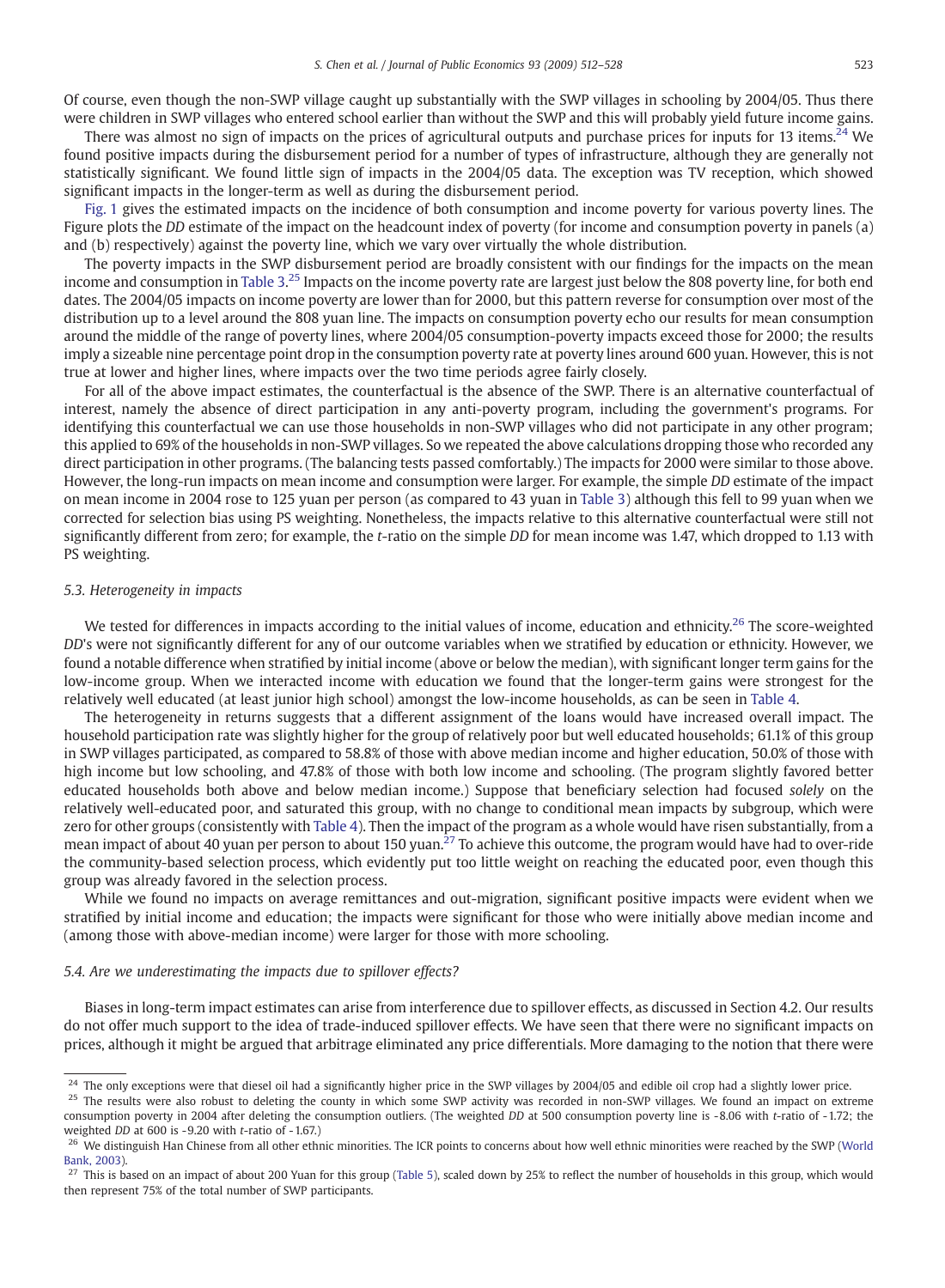#### <span id="page-12-0"></span>Table 4

Estimated impacts stratified by initial income and education

|                         |                             |                             | Lower education group                                  |          |                             | Higher education group                                     |          |                                                 |          |
|-------------------------|-----------------------------|-----------------------------|--------------------------------------------------------|----------|-----------------------------|------------------------------------------------------------|----------|-------------------------------------------------|----------|
|                         |                             | 1996 mean in<br>SW villages | Weighted DD for lower t-ratio<br>education group $(1)$ |          | 1996 mean in<br>SW villages | Weighted $DD$ for higher $t$ -ratio<br>education group (2) |          | Weighted triple t-ratio<br>difference $(1)-(2)$ |          |
|                         | Initial income below median |                             |                                                        |          |                             |                                                            |          |                                                 |          |
| 2000                    | Income                      | 643.538                     | 81.686                                                 | 1.015    | 645.831                     | 207.958                                                    | 2.525    | $-126.271$                                      | $-1.491$ |
|                         | Consumption                 | 664.573                     | $-43.809$                                              | $-0.593$ | 674.167                     | 55.069                                                     | 0.604    | $-98.878$                                       | $-1.246$ |
|                         | Saving                      | $-20.989$                   | 125.518                                                | 2.167    | $-28.290$                   | 152.875                                                    | 1.460    | $-27.357$                                       | $-0.291$ |
|                         | Productive<br>assets        | 413.096                     | $-58,508$                                              | $-0.753$ | 311.452                     | 86.098                                                     | 1.424    | $-144.606$                                      | $-1.737$ |
|                         | Housing value               | 501.121                     | $-39.476$                                              | $-0.189$ | 611.993                     | 173.552                                                    |          | $0.959 - 213.028$                               | $-0.947$ |
| 2004/05                 | Income                      | 643.538                     | 43.687                                                 | 0.319    | 645.831                     | 197.933                                                    | 2.026    | $-154.246$                                      | $-1.079$ |
|                         | Consumption                 | 664.573                     | 97.623                                                 | 1.188    | 674.167                     | 219.517                                                    | 2.370    | $-121.894$                                      | $-1.105$ |
|                         | Saving                      | $-20.989$                   | $-53.914$                                              | $-0.521$ | $-28.290$                   | $-21.598$                                                  | $-0.247$ | $-32.316$                                       | $-0.277$ |
|                         | Productive<br>assets        | 413.096                     | 80.478                                                 | 0.752    | 311.452                     | 134.206                                                    | 1.985    | $-53.728$                                       | $-0.446$ |
|                         | Housing value               | 501.121                     | 216.285                                                | 0.866    | 611.993                     | 815.739                                                    |          | 2.481 -599.454                                  | $-2.022$ |
| Number of<br>households |                             |                             | $312(173+139)$                                         |          |                             | $299(169+130)$                                             |          |                                                 |          |
|                         | Initial income above median |                             |                                                        |          |                             |                                                            |          |                                                 |          |
| 2000                    | Income                      | 1465.163                    | 305.638                                                | 1.535    | 1476.474                    | 174.261                                                    | 1.194    | 131.376                                         | 0.587    |
|                         | Consumption                 | 1061.494                    | $-237.040$                                             | $-1.268$ | 1170.625                    | $-8.934$                                                   | $-0.071$ | $-228.105$                                      | $-0.979$ |
|                         | Saving                      | 403.747                     | 542.693                                                | 1.720    | 305.881                     | 183.215                                                    | 1.375    | 359.479                                         | 1.086    |
|                         | Productive<br>assets        | 600.292                     | $-160.040$                                             | $-1.775$ | 609.010                     | $-34.391$                                                  | $-0.374$ | $-125.649$                                      | $-1.054$ |
|                         | Housing value               | 842.872                     | 343.787                                                | 1.768    | 1109.570                    | 60.008                                                     | 0.303    | 283.780                                         | 1.118    |
| 2004/05                 | Income                      | 1465.163                    | $-27.644$                                              | $-0.133$ | 1476.474                    | $-54.414$                                                  | $-0.348$ | 26,770                                          | 0.107    |
|                         | Consumption                 | 1061.494                    | $-24.752$                                              | $-0.179$ | 1170.625                    | $-136.847$                                                 | $-0.913$ | 112.095                                         | 0.637    |
|                         | Saving                      | 403.747                     | $-2.876$                                               | $-0.015$ | 305.881                     | 82.452                                                     | 0.493    | $-85.328$                                       | $-0.389$ |
|                         | Productive<br>assets        | 600.292                     | 120.572                                                | 1.089    | 609.010                     | $-201,500$                                                 | $-1.258$ | 322.072                                         | 1.816    |
| Number of<br>households | Housing value               | 842.872                     | 432.315<br>204 (97+107)                                |          | 0.874 1109.570              | $-697.603$<br>363 (170+193)                                | $-0.910$ | 1129.918                                        | 1.331    |

Notes: The numbers parentheses are the number of observations in SWP villages and non-SWP villages respectively. Estimation is made on a balanced panel of 1178 households on the trimmed sample. Lower education is defined as household head education level being lower than junior high school (illiterate or primary school). Higher education is defined as household head education level being at lest junior high school. Standard errors of weighted D-D estimations are robust to heteroskedasticity and serial correlation of households within each village. Balanced panel in trimmed sample is used with 67 project villages and 62 comparison village.

significant trade-spillovers across villages is the fact that we did not find significant impacts on cash income, even during the disbursement period; the short-term income gains were in kind, and mainly from animal husbandry. Since inter-village trade is likely to involve cash, there must be a presumption that such trade was affected rather little by SWP.

What about bias due to the responses of the local political economy? From the data on project activities, we counted the number of new non-SWP projects of each type that started between 1996 and 2001 (inclusive). (So this is the change in the number of non-SWP projects during the period.) For the loans made to households, the project data also give counts of the total number of beneficiary households. However, we cannot tell what happened in the post-disbursement period since it was only possible to collect the project data we use for these calculations during the SWP disbursement period.

[Table 5](#page-13-0) gives the results for various project activities.<sup>28</sup> Large displacement effects are evident for virtually all non-SWP activities.<sup>29</sup> For most categories, the mean in SWP villages is half or less that in non-SWP villages, implying that 40% or more of the non-SWP spending allocation to SWP villages was cut, and re-allocated to non-SWP villages.<sup>30</sup> Such large displacement effects would imply that the benefits of the SWP are likely to have spilled over to our comparison villages, leading us to under-estimate the impacts of SWP.

How large is the bias in our estimates of the impact on income due to these spillover effects? We shall assume that the displacement is entirely within the same county; that is plausible given that the county government is the key decision maker in

<sup>&</sup>lt;sup>28</sup> The main activities excluded are minor infrastructure projects none of which showed any significant displacement. When there is no response from a village for a specific activity we treat it as a zero; this is plausible, although we test robustness to treating it as a missing value.

<sup>&</sup>lt;sup>29</sup> We repeated these tests using the total samples and treating all cases in which no entry was made as missing values. The results in Table 9 were reasonably robust. (The effects tended to be stronger under the alternative treatment of "no response" entries.)

<sup>&</sup>lt;sup>30</sup> Recall that about one quarter of villages in SWP counties received the aid project, so that a non-SWP village will receive, on average, one third of the displaced spending.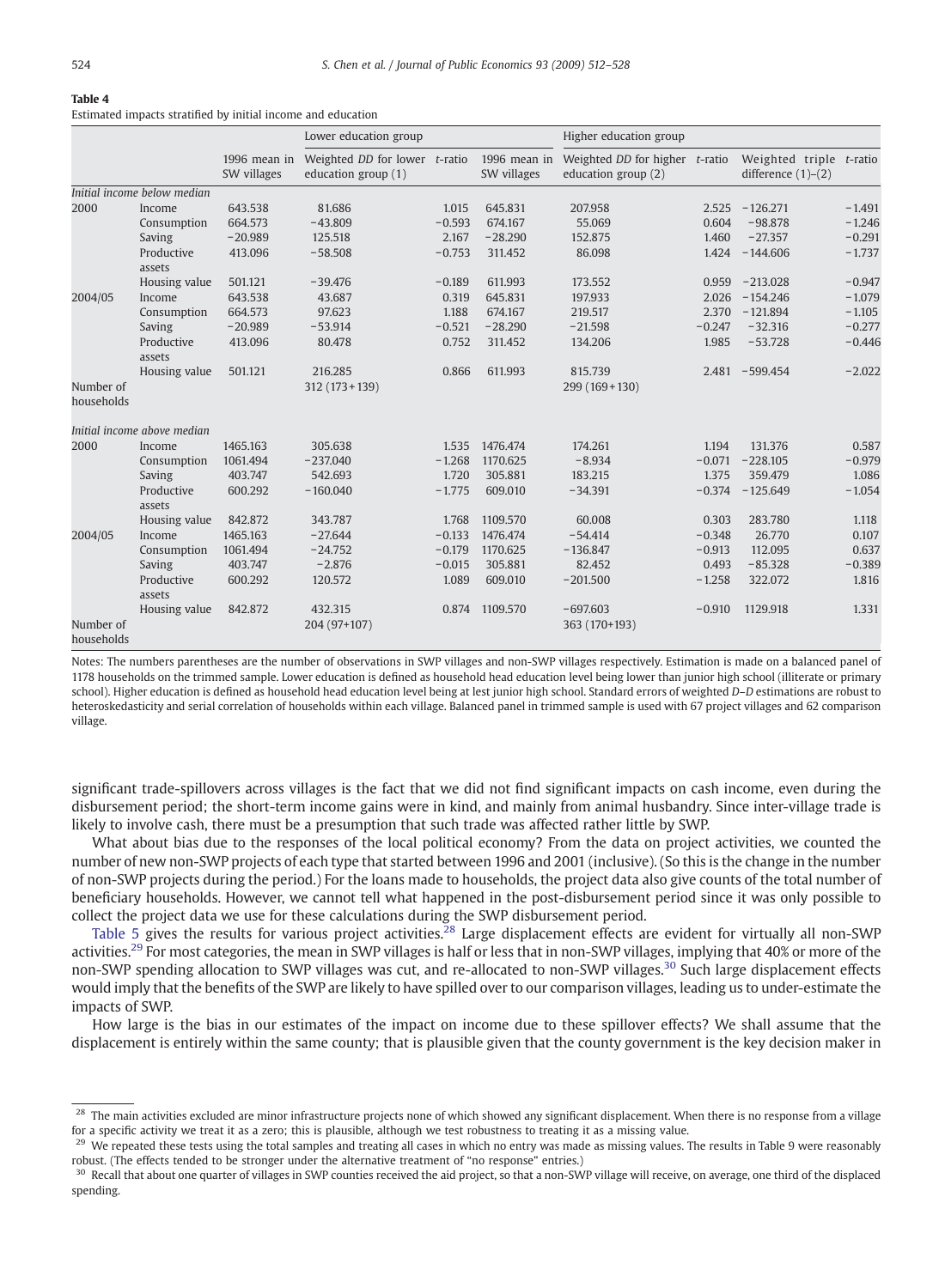<span id="page-13-0"></span>

| Table 5 |  |  |  |  |
|---------|--|--|--|--|
|         |  |  |  |  |

| Testing for displacement of new non-SWP development projects in SWP villages |  |  |
|------------------------------------------------------------------------------|--|--|
|                                                                              |  |  |

|                        | Mean in SWP villages | Mean in non-SWP villages | Difference | t-ratio | PS weighted diff, t-ratio |         | Kernel matched diff. | t-ratio |
|------------------------|----------------------|--------------------------|------------|---------|---------------------------|---------|----------------------|---------|
| Farming                |                      |                          |            |         |                           |         |                      |         |
| Number of projects     | 0.79                 | 2.11                     | $-1.32$    | $-2.45$ | $-1.68$                   | $-2.09$ | $-2.04$              | $-2.03$ |
| Number of households   | 147.63               | 399.44                   | $-251.80$  | $-2.48$ | $-182.99$                 | $-2.43$ | $-205.03$            | $-2.05$ |
| Animal husbandry       |                      |                          |            |         |                           |         |                      |         |
| Number of projects     | 1.51                 | 3.03                     | $-1.52$    | $-2.08$ | $-2.21$                   | $-1.98$ | $-2.38$              | $-1.78$ |
| Number of households   | 135.09               | 324.87                   | $-189.78$  | $-1.17$ | $-94.99$                  | $-1.18$ | $-62.14$             | $-1.00$ |
| Forestry               |                      |                          |            |         |                           |         |                      |         |
| Number of projects     | 0.54                 | 1.34                     | $-0.79$    | $-2.50$ | $-1.50$                   | $-1.84$ | $-2.28$              | $-1.66$ |
| Number of households   | 131.63               | 296.63                   | $-165.00$  | $-1.41$ | $-120.06$                 | $-1.97$ | $-117.65$            | $-3.15$ |
| Infrastructure         |                      |                          |            |         |                           |         |                      |         |
| <b>Terracing</b>       | 0.12                 | 0.65                     | $-0.53$    | $-2.08$ | $-0.94$                   | $-1.58$ | $-1.35$              | $-1.46$ |
| Drinking water         | 0.31                 | 0.90                     | $-0.59$    | $-3.04$ | $-0.86$                   | $-2.58$ | $-1.04$              | $-2.54$ |
| Irrigation             | 0.24                 | 0.60                     | $-0.36$    | $-1.80$ | $-0.30$                   | $-1.42$ | $-0.27$              | $-1.31$ |
| Electricity            | 0.28                 | 0.58                     | $-0.30$    | $-2.21$ | $-0.49$                   | $-2.01$ | $-0.61$              | $-1.52$ |
| Roads                  | 0.19                 | 0.39                     | $-0.20$    | $-1.89$ | $-0.24$                   | $-1.39$ | $-0.25$              | $-1.53$ |
| Student subsidies: No. | 0.82                 | 2.35                     | $-1.53$    | $-3.03$ | $-1.74$                   | $-2.79$ | $-1.75$              | $-2.83$ |
| New schools: No.       | 0.35                 | 0.79                     | $-0.44$    | $-2.10$ | $-0.55$                   | $-1.96$ | $-0.84$              | $-2.06$ |
| Teacher training: No.  | 0.07                 | 0.37                     | $-0.30$    | $-1.87$ | $-0.39$                   | $-2.25$ | $-0.37$              | $-2.26$ |
| Health insurance       | 0.16                 | 0.31                     | $-0.14$    | $-2.05$ | $-0.12$                   | $-1.26$ | $-0.05$              | $-0.69$ |
| New clinic             | 0.06                 | 0.24                     | $-0.18$    | $-3.84$ | $-0.12$                   | $-1.85$ | $-0.09$              | $-1.46$ |
| Doctor training        | 0.07                 | 0.26                     | $-0.18$    | $-1.62$ | $-0.18$                   | $-1.56$ | $-0.12$              | $-1.23$ |
| Total no. projects     | 6.07                 | 14.81                    | $-8.73$    | $-3.25$ | $-11.72$                  | $-2.45$ | $-13.68$             | $-2.14$ |
| Total no. households   | 415.38               | 1026.10                  | $-610.71$  | $-1.74$ | $-399.02$                 | $-2.22$ | $-386.20$            | $-2.98$ |

Notes: Trimmed sample, treating "no response" as "no project". T-ratio of kernel matching is obtained from bootstrapping (100 repetitions). Standard errors of D–D and weighted D–D estimations are robust to heteroskedasticity and serial correlation of villages within each county. Trimmed sample is used with 71 project villages and 65 comparison villages.

the sub-county allocation. Invoking the theoretical result in Section 4.2, we expect that total government spending (in both project and comparison villages) will also fall. In other words spending is expected to rise in the comparison villages by less than the amount that had been displaced in the project villages. To determine an upper bound to the bias we can assume that the increase in spending in the comparison villages exactly equaled the displaced spending in the project villages. In this case we will be overestimating the bias due to spillover effects.

To help throw light on the likely magnitude of bias due to spillover effects, let GOV denote the spending done under the government's own program, expressed as spending per capita of the total population. Some of this spending is done in SWP villages and some is in the non-SWP villages;  $GOV = wGOV_{SW} + (1-w)GOV_{NSW}$  where w is the population share of the SWP villages while GOV<sub>NSW</sub> and GOV<sub>NSW</sub> denote the observed (post-SWP) levels of government spending in SWP and non-SWP villages respectively (per capita of the relevant population). We assume that in the absence of the SWP there would be no difference in the level of the government's spending between these two types of villages. The amount of displacement of non-SWP spending in SWP villages that is attributed to the SWP is then  $(GOV_{NSW}-GOV_{SW})(1-w)^{31}$ . The bias in the double-difference estimate is  $R_{NSW}$ (GOV<sub>NSW</sub>−GOV<sub>SW</sub>) where R<sub>NSW</sub> is the income rate of return to the government's projects.<sup>32</sup> The true impact is thus:

$$
DD^* = DD + R_{NSW}(GOV_{NSW} - GOV_{SW})
$$
\n<sup>(7)</sup>

On noting that  $DD^* = R_{SW}^*$ AID<sub>SW</sub> where  $R_{SW}^*$  is the true rate of return to the SWP and the external aid-financed investment is  $AID<sub>SW</sub>$  per capita in the SWP villages, we can then derive the following formula for the proportionate bias:

$$
\frac{DD}{DD^*} = 1 - \delta \frac{R_{\text{NSW}} GOV}{R_{\text{SW}}^* AID} \text{ where } \delta = \frac{w(1-k)}{1 - w(1-k)} \tag{8}
$$

and where  $k \equiv GOV_{SW}/GOV_{NSW}$  and AID = wAID<sub>SW</sub>. There will be no bias if there is no displacement ( $k=1$ ), or the SWP is negligible in size ( $w=0$ ) or the rate of return to the displaced government investment is zero ( $R_{\text{NSW}}=0$ ).

However, this is still not a usable formula for determining an upper bound for the bias since the measured rate of return to SWP spending will also be contaminated by the spillover effect. (We assume that the bias due to the local-spending spillover effects

<sup>&</sup>lt;sup>31</sup> Note that if S is the per capita government spending displaced from SWP villages then  $Sw(1-w)$  is the corresponding gain (per capita) in the non-SWP villages. GOV<sub>SW</sub>=GOV–S and GOV<sub>NSW</sub>=GOV+Sw/(1–w).<br><sup>32</sup> Note that ΔY<sub>SW</sub>=ΔY<sub>ŠW</sub>–R<sub>NSW</sub>S and ΔY<sub>NSW</sub>=ΔY<sub>NSW</sub>+R<sub>NSW</sub>Sw/(1–w) are the measured income gains where the \* denotes the values without the spillovers.

Also note that  $DD = \Delta Y_{SW} - \Delta Y_{NSW}$  and  $DD^* = \Delta Y_{SW}^* - \Delta Y_{NSW}^*$ . The following result is then easily derived.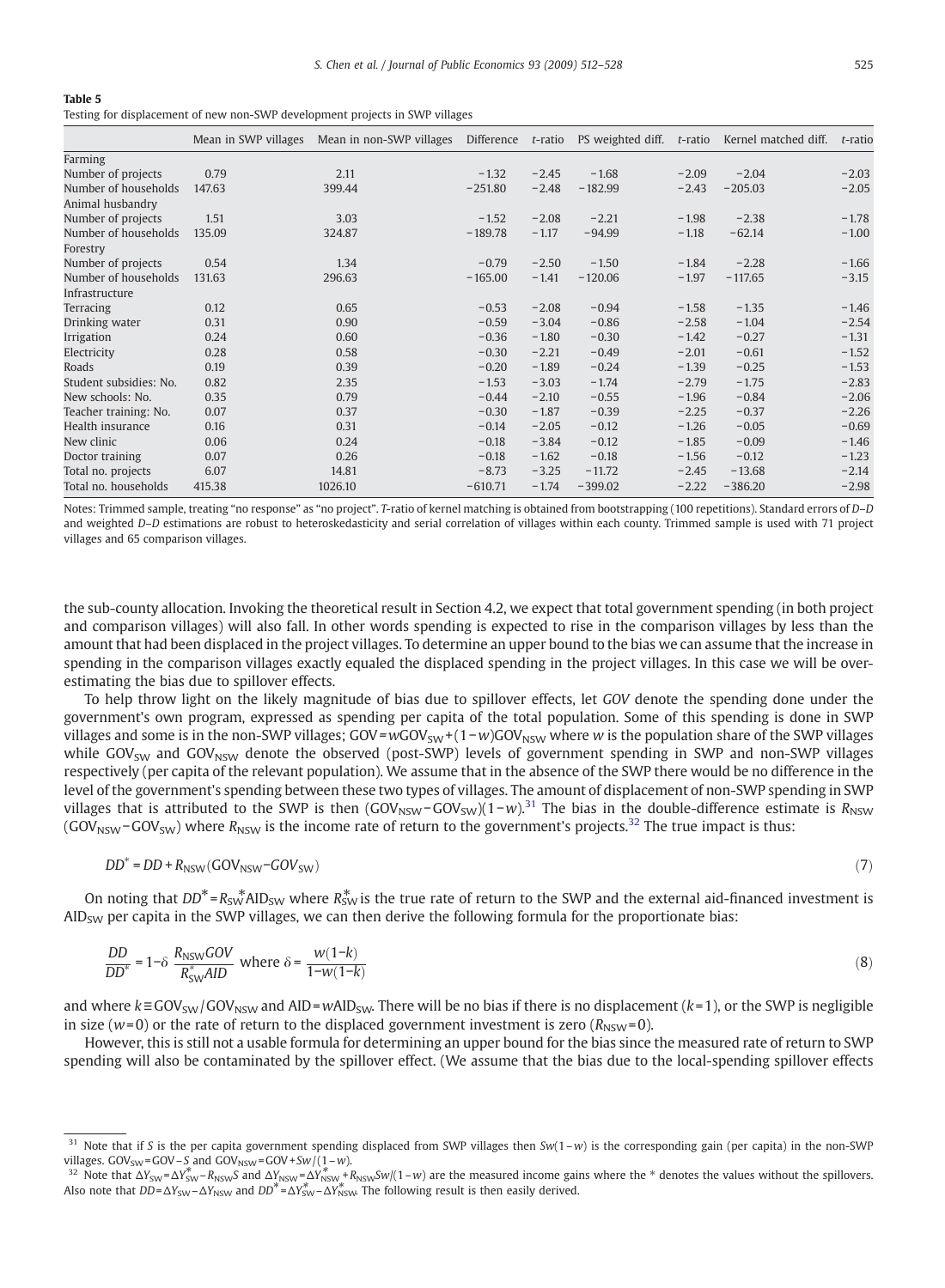induced by the external aid only contaminates estimates of the rate of return to that aid.) The true rate of return is  $R_{SW}^* = R_{SW}DD^* / DD$ . Substituting into Eq. (8) and solving we have:

$$
\frac{DD^*}{DD} = 1 + \delta \frac{R_{\text{NSW}} \text{GOV}}{R_{\text{SW}} \text{AID}} \tag{9}
$$

What are seemingly plausible values for the parameters of Eq. (10)? [Jalan and Ravallion \(1998\)](#page-16-0) estimated an average rate of return of 12% for the Government's poor area development program in the same region of China over 1985–90. Using different methods, [Park et al. \(2002\)](#page-16-0) also estimate a rate of return to the Government's national poor-area program of 12% in the period 1992–95. Using the same data, and similar methods to the present study, [Ravallion and Chen \(2005\)](#page-16-0) estimated that the rate of return to the SWP spending during the disbursement period was  $R_{SW}= 9\%$ . So we set  $R_{NSW}/R_{SW}= 1.33$ . One-quarter of villages in the poor countries participated in SWP, so  $w=0.25$ . Based on [Table 5](#page-13-0) we can take  $k=1/3$  to be a reasonable lower-bound (noting that  $DD/DD^*$  is strictly increasing in k).<sup>33</sup> So  $\delta$ =0.2. The level of investment per capita under the non-SWP projects is about half of than under SWP (GOV/AID<sub>SW</sub>= 0.5) implying that GOV AID =  $2^{34}$  Inserting these numbers into Eq. (9) we obtain DD<sup>\*</sup>/DD=1.53 (implying  $R_{SW}^* = 14\%$ ).

So allowing for spillover effects could yield as much as a 50% larger income gain attributed to the SWP during the disbursement period. The bias-corrected simple DD estimate of the income gain during the disbursement period could rise to about 200 yuan per person, from 130 yuan. In principle, the consumption gains could also be biased, although, given that we find virtually zero (indeed negative) consumption impacts in the disbursement period, our conclusion that the income gains were fully saved remains unaffected.

The more interesting question concerns the post-disbursement period. Recall that the tests for displacement in [Table 5](#page-13-0) do not cover the post-disbursement period. It might be expected that the local spending balance between the treatment and comparison villages would be restored once the external aid ceased. Although the data used in Table 5 are not available for 2004/05, we can at least test for long-term impacts on new loan activity from non-SWP sources, as an indication of whether the SWP displaced other sources of finance in the post-disbursement period. (In 1995 we know who had received SWP loans so we can net this out of total loans received. Of course, in 2004/05 there were no new SWP loans.) By these calculations, we found no significant impacts on non-SWP loans in 2004/05. This does not suggest there was long-term displacement of other sources of finance.

While the displacement effect is presumably greater in the disbursement period, it cannot be ruled out post-disbursement. If there are in fact longer-term gains from the SWP and this is known locally then continuing positive displacement will be expected, making it harder to identify those gains. However, even the upper bound to the bias derived above of  $DD^*/DD=1.5$  is well short of being sufficient to imply a significant long-term impact on mean income; assuming that the standard error is not biased by the spillover effect, one would need to quadruple the income gain in 2004 before it could be deemed statistically significant.

#### 6. Conclusions

The longer-term impacts of aid to poor areas depend crucially on why these areas are poor in the first place. If persistently poor areas arise from generalized capital-market failures then external aid can relieve the credit constraints and so enhance long-run growth. If instead the credit market failures are specific to certain (liquidity-constrained) subgroups of the population then the aid will need to be targeted to those groups. However, persistently poor areas can arise from other causes, such as governance failures or (possibly policy-induced) distortions in other markets (including labor, such as due to restrictions on migration). Heterogeneity in impacts can also interact with the beneficiary selection process in a way that attenuates the aggregate impact.

So it is unclear on a priori grounds just how much impact can be expected from external aid to poor areas. Unfortunately, the absence of rigorous studies of the long-term impacts of aid to poor areas has left a gap in our knowledge about both the causes of geographically concentrated poverty and aid effectiveness.

To help fill this gap in knowledge, we have used a specially designed set of high-quality surveys collected over a 10 year period to study the impacts of a World Bank-financed poor-area development program in southwest China. We find a sizeable and statistically significant impact on mean household income in the participating villages during the disbursement period. However, there was a much smaller impact on consumption during that period; the short-term income gains were largely saved (although with some improvements in diet quality). Four years after disbursements had ended, both project and non-project villages had seen sizeable economic gains, with only a modest net gain to mean income attributed to the project. Indeed, we cannot reject the null hypothesis that the longer-term average impact was in fact zero, although we do find evidence of longer-term impacts on income in-kind from animal husbandry.

Our results are not consistent with the idea that poor areas exist because of generalized capital-market failures, though the heterogeneity in impacts is consistent with the view that certain types of households are more credit-constrained than others. The most plausible interpretation of our findings appears to be as follows. The high savings rate from theinitial income gains reflected uncertainty about the future impacts — no doubt compounded by the uncertainty about the project's loan repayment and interest obligations, given uncertain contract enforcement at local level. Farm animals were clearly an important form of saving as well as being the main source of

<sup>&</sup>lt;sup>33</sup> Using the project data base to comparing average loan amounts for non-SWP in SWP villages with those in non-SWP villages gives  $k=0.58$ .

<sup>34</sup> According to the project data, mean lending per capita under non-SWP projects (whether in SWP or non-SWP villages) represents 53% of the corresponding mean loan under the SWP (per capita of the population in SWP villages).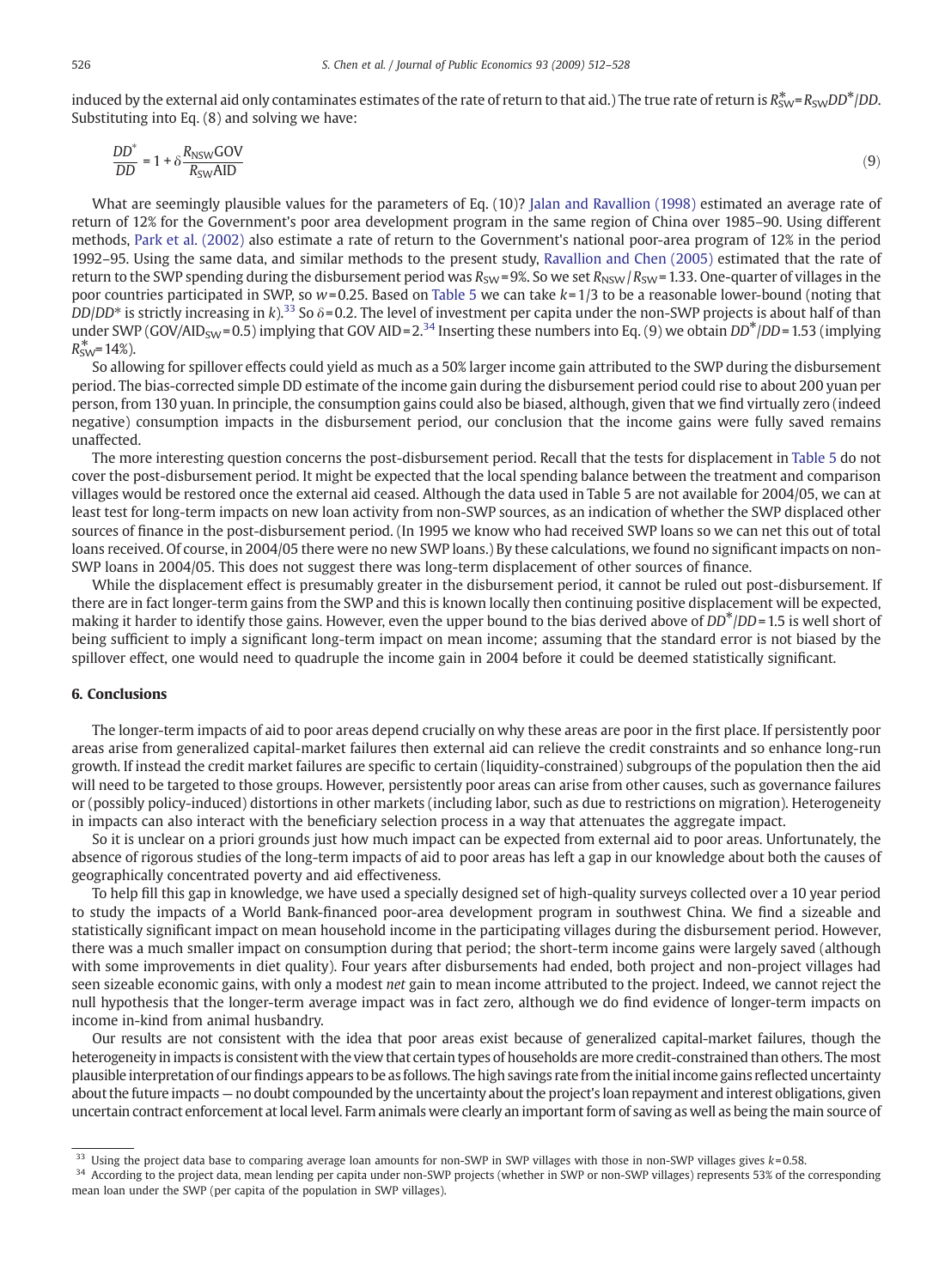the short-term income gains. No doubt the relevant uncertainties were resolved in the longer term. Productivity gains turned out to be small. The initial income gains proved to be transient for most households, although there was some persistence in the income gains from animal husbandry. The mean consumption gains over the longer period are in rough accord with what one would expect from the increment to permanent income attributable to the project.

We highlight three findings that raise broader issues for development programs. First, heterogeneity in impacts can play an important role in explaining poor overall outcomes. We find that there were significant and lasting income gains among the subset of households who were initially poor and relatively well educated. Presumably these households had more productive investment options, which could not be financed otherwise given the liquidity constraints facing the poorest. The program's community-based selection process favored the better educated, but expanded coverage of those who were also poor could have greatly enhanced the program's overall impact. Given the heterogeneity in returns, the implied (ex-post) deficiencies of the community-based selection process help explain the program's disappointing overall impact. While the program performed well in selecting poor villages, overall impacts were greatly attenuated by inadequate coverage of the (educated) poor within poor villages.

This finding points to a potentially serious trade-off facing such programs. The desirability of more participatory processes of local beneficiary selection may well come at a large cost to overall impacts, including on poverty. To assure larger impacts one would need to over-ride this process by dictating the types of households that should be targeted, based on the likely benefits to them. (In the program studied here, it appears that the presence of complementary skills and knowledge, as proxied by education, was crucial to the impact.) Whether that is feasible or not in practice is a moot point.

Second, our results point to the importance of taking account of the participants' inter-temporal behavior, such as in response to the uninsured risks often associated with a development project. Those responses can cloud impacts in both experimental and non-experimental evaluations. An evaluation that focused solely on the income or consumption gains during the disbursement period (as is commonly the case) can give a deceptive picture of the true impacts.

Third, our findings illustrate how the responses of local development agents can cloud identification of the long-term impacts of geographically-placed projects (whether randomly placed or targeted). We found evidence of positive spillover effects on the comparison villages through the displacement of other development spending during the program's disbursement period. Such interference suggests that the classic impact evaluation methods will systematically underestimate the impact. In our case, the biases could well be substantial, although it is unlikely that these effects are imparting a sufficiently large bias on our impact estimates (under seemingly plausible assumptions) to overturn our main qualitative results. But this may well be a bigger problem in other settings.

#### Appendix. Proof of the proposition in Section 4.2

The problem is to maximize W(GOV<sub>SW</sub>+AID, GOV<sub>NSW</sub>, Z) s.t. GOV<sub>SW</sub>+GOV<sub>NSW</sub>+Z ≤R, where R is the local government's revenue. The first-order conditions for an optimum require that:

$$
W_{SW}(\text{GOV}_{SW} + \text{AID}) = W_Z(Z) \tag{A1.1}
$$

$$
W_{\text{NSW}}(\text{GOV}_{\text{NSW}}) = W_Z(Z) \tag{A1.2}
$$

(in obvious notation). By the implicit function theorem, to optimal levels of GOV<sub>i</sub> and Z are functions of AID. Differentiating (A1.1) and (A1.2) totally with respect to AID we have:

$$
(W_{SS} + W_{ZZ}) \frac{\partial \text{GOV}_{SW}}{\partial \text{AID}} + W_{ZZ} \frac{\partial \text{GOV}_{NSW}}{\partial \text{AID}} = -W_{SS}
$$
 (A2.1)

$$
W_{ZZ} \frac{\partial \text{GOV}_{SW}}{\partial \text{AID}} + (W_{NN} + W_{ZZ}) \frac{\partial \text{GOV}_{NSW}}{\partial \text{AID}} = 0
$$
\n(A2.2)

where  $W_{SS}$  is the second derivative of W w.r.t. GOV<sub>SW</sub>, W<sub>NN</sub> is the second derivative of W w.r.t. GOV<sub>NSW</sub> and W<sub>7Z</sub> is the second derivative of W w.r.t. Z. Solving Eqs. (A2.1) and (A2.2) we have:

$$
\frac{\partial \text{GOV}_{SW}}{\partial \text{AID}} = -W_{SS}(W_{NN} + W_{ZZ})/J < 0 \tag{A3.1}
$$

$$
\frac{\partial \text{GOV}_{\text{NSW}}}{\partial \text{AID}} = W_{\text{SS}} W_{\text{ZZ}} / J > 0 \tag{A3.2}
$$

Summing Eqs. (A3.1) and (A3.2) we also have:

$$
\frac{\partial \text{GOV}}{\partial \text{AID}} = -W_{\text{SS}} W_{\text{NN}} / J < 0 \tag{A4}
$$

where  $J \equiv W_{SS}W_{NN} + W_{SS}W_{ZZ} + W_{ZZ}W_{NN} > 0$ . The Proposition follows immediately.